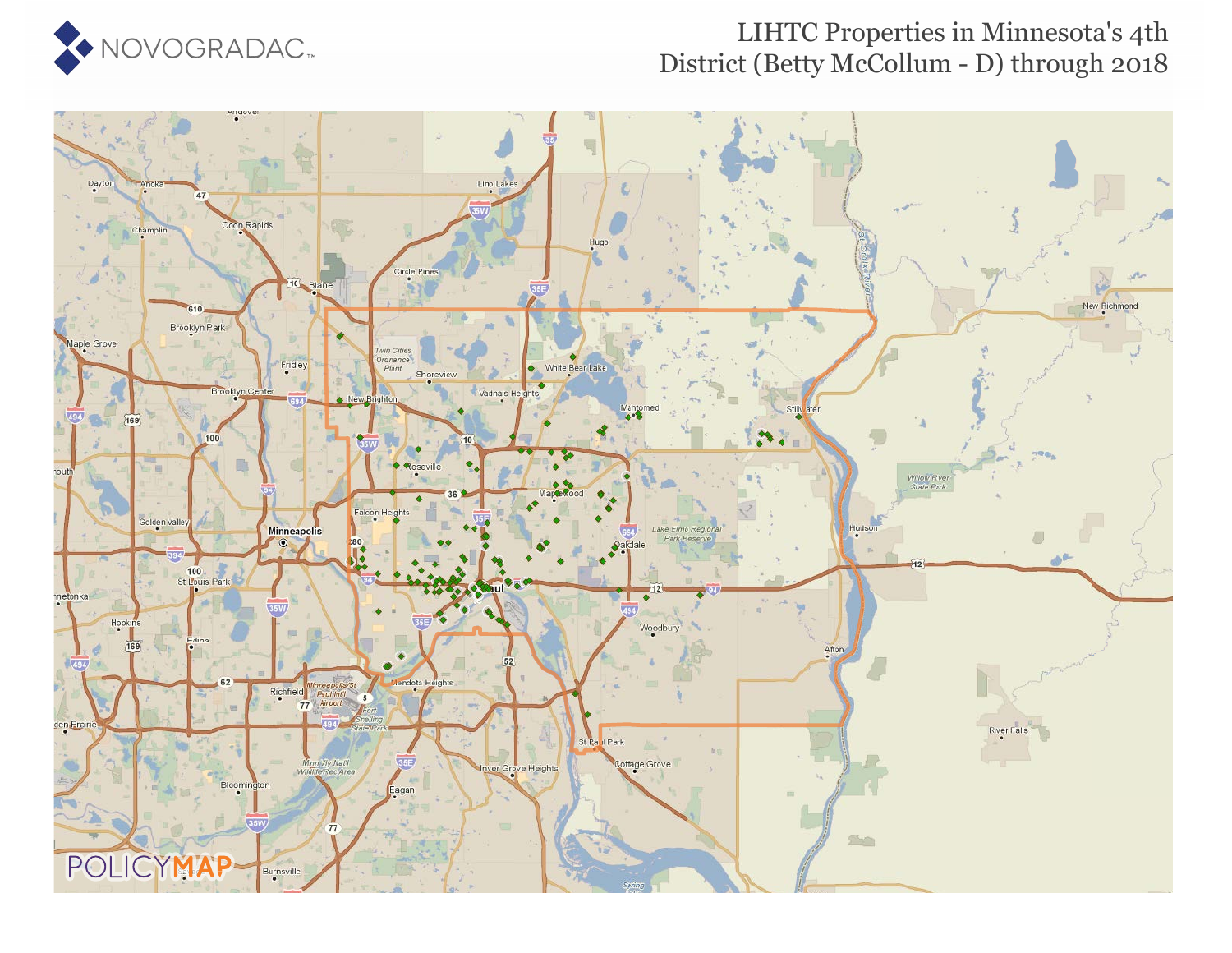| <b>Project Name</b>                     | <b>Address</b>                                         | City                      | <b>State</b>               | <b>Zip Code</b> | Nonprofit<br><b>Sponsor</b> | <b>Allocation</b><br><b>Year</b> | <b>Annual</b><br><b>Allocated</b><br><b>Amount</b> | <b>Year Placed</b><br>in Service | <b>Construction Type</b>         | <b>Total</b><br><b>Units</b> | Low<br><b>Income</b><br><b>Units</b> | <b>Rent or</b><br><b>Income</b><br><b>Ceiling</b> | <b>Credit</b><br>Percentage                 | Tax-<br><b>Exempt</b><br><b>Bond</b> | <b>HUD Multi-</b><br>Family<br><b>Financing/Rental</b><br><b>Assistance</b> |
|-----------------------------------------|--------------------------------------------------------|---------------------------|----------------------------|-----------------|-----------------------------|----------------------------------|----------------------------------------------------|----------------------------------|----------------------------------|------------------------------|--------------------------------------|---------------------------------------------------|---------------------------------------------|--------------------------------------|-----------------------------------------------------------------------------|
| STCROIX VILLAGE                         | 1620A ORLEANS $$\tt STILLWATER$$ ST $W$                |                           | $\ensuremath{\text{MN}}$   | 55082           |                             | 1995                             | \$139,581                                          | 1996                             | Not Indicated                    | 20                           | $\bf{0}$                             |                                                   | Not<br>Indicated                            |                                      |                                                                             |
| EASTWOOD VILLAGE II                     | 6423 UPPER<br>35TH ST N                                | <b>OAKDALE</b>            | MN                         | 55128           |                             | 1995                             | \$0                                                | 1997                             | <b>New Construction</b>          | 26                           | 17                                   | 60% AMGI                                          | $70\,\%$ present $\,$ No value              |                                      |                                                                             |
| <b>GENEVA VILLAGE</b>                   | 4059 GENEVA<br>$\operatorname{AVE}$ N                  | <b>OAKDALE</b>            | $\ensuremath{\text{MN}}$   | 55128           |                             | 1997                             | $\$0$                                              | 1997                             | <b>Acquisition and Rehab 175</b> |                              | 131                                  | 60% AMGI                                          | $30\,\%$ present $\,$ Yes value             |                                      |                                                                             |
| PROVINCES APTS                          | $153\rm~LITTLE$<br>CANADA RD $\boldsymbol{\mathrm{E}}$ | LITTLE CANADA             | MN                         | 55117           |                             | 1996                             | \$0                                                | 1997                             | Acquisition and Rehab 118        |                              | 77                                   | 60% AMGI                                          | $30\,\%$ present $\,$ Yes value             |                                      |                                                                             |
| CENTRAL TOWERS - ST 20 EXCHANGE<br>PAUL | ${\rm \bf ST}$ E                                       | <b>ST PAUL</b>            | $\ensuremath{\text{MN}}$   | 55101           | $\rm \bf No$                | 1996                             | $\$0$                                              | 1998                             | Acquisition and Rehab 203        |                              | 203                                  |                                                   | <b>Both 30%</b><br>and 70%<br>present value | No                                   |                                                                             |
| <b>PARK EDGE APTS</b>                   | <b>2025 IDE ST</b>                                     | MAPLEWOOD                 | MN                         | 55109           | Yes                         | 1998                             | \$0                                                | 1998                             | Acquisition and Rehab 51         |                              | 50                                   | 60% AMGI                                          | $70\,\%$ present $\,$ Yes value             |                                      |                                                                             |
| SILVER LAKE<br><b>COMMONS</b>           |                                                        | 2651 HWY 10 NE MOUNDSVIEW | MN                         | 55112           | No                          | 1997                             | \$0                                                | 1998                             | Acquisition and Rehab 50         |                              | 49                                   | 60% AMGI                                          | $30\,\%$ present $\,$ No value              |                                      |                                                                             |
| <b>BLUFF PARK HOMES</b>                 | 242 CESAR<br><b>CHAVEZ ST</b>                          | <b>ST PAUL</b>            | MN                         |                 |                             | Insufficient<br>Data             | $\$0$                                              | Insufficient<br>Data             | Not Indicated                    | 72                           | $\bf{0}$                             |                                                   | Not<br>Indicated                            |                                      |                                                                             |
| <b>COTTAGES OF ASPEN</b>                | 1750 GRANADA<br>$\operatorname{AVE}$ N                 | <b>OAKDALE</b>            | $\ensuremath{\text{MN}}$   | 55128           |                             | Insufficient<br>Data             | $\$0$                                              | Insufficient<br>Data             | Not Indicated                    | 113                          | $\bf{0}$                             |                                                   | Not<br>Indicated                            |                                      |                                                                             |
| THE SHORES                              | 2130<br><b>LEXINGTON</b><br>AVE                        | <b>ST PAUL</b>            | MN                         |                 |                             | Insufficient<br>Data             | $\$0$                                              | Insufficient<br>Data             | Not Indicated                    | 28                           | $\bf{0}$                             |                                                   | Not<br>Indicated                            |                                      |                                                                             |
| THE TERRACES                            | 460 WABASHA<br>ST <sub>S</sub>                         | <b>ST PAUL</b>            | $\ensuremath{\text{MN}}$   |                 |                             | Insufficient<br>Data             | $\$0$                                              | Insufficient<br>Data             | Not Indicated                    | 12                           | $\bf{0}$                             |                                                   | Not<br>Indicated                            |                                      |                                                                             |
| <b>VISTA VILLAGE</b>                    | 683 KANSAS<br>AVE                                      | <b>ST PAUL</b>            | $\mathop{\rm MN}\nolimits$ | 55107           |                             | Insufficient<br>Data             | $\$0$                                              | Insufficient<br>Data             | Not Indicated                    | 48                           | $\bf{0}$                             |                                                   | Not<br>Indicated                            |                                      |                                                                             |
| WESTMINSTER PLACE WESTMINSTER ST PAUL   | 1346<br>${\rm ST}$                                     |                           | $\ensuremath{\text{MN}}$   |                 |                             | Insufficient<br>Data             | $\$0$                                              | Insufficient<br>Data             | Not Indicated                    | 99                           | $\bf{0}$                             |                                                   | Not<br>Indicated                            |                                      |                                                                             |

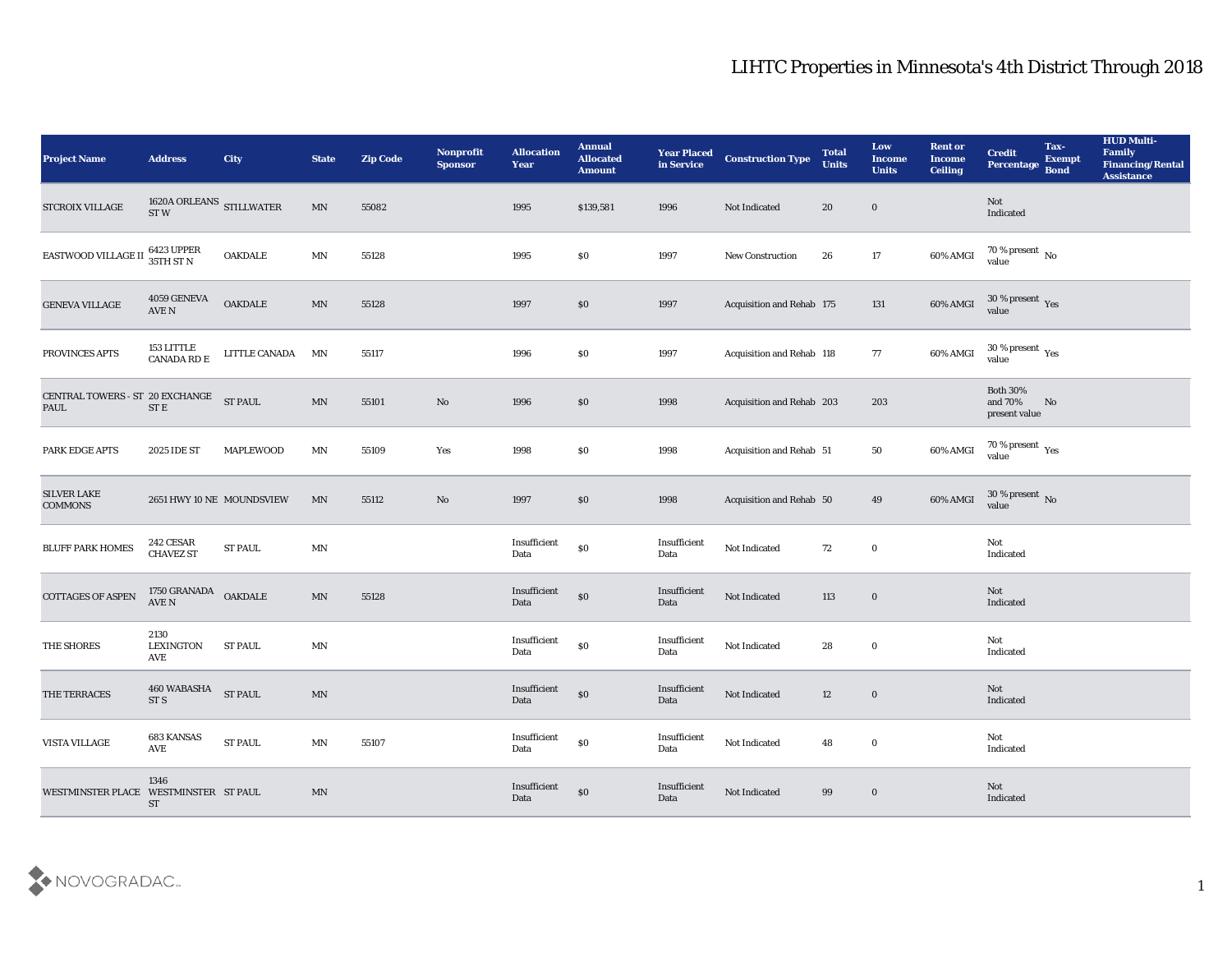| <b>Project Name</b>                  | <b>Address</b>                                               | <b>City</b>     | <b>State</b>               | <b>Zip Code</b> | Nonprofit<br><b>Sponsor</b> | <b>Allocation</b><br><b>Year</b> | <b>Annual</b><br><b>Allocated</b><br><b>Amount</b> | <b>Year Placed</b><br>in Service | <b>Construction Type</b>  | <b>Total</b><br><b>Units</b> | Low<br><b>Income</b><br><b>Units</b> | <b>Rent or</b><br><b>Income</b><br><b>Ceiling</b> | <b>Credit</b><br>Percentage            | Tax-<br><b>Exempt</b><br><b>Bond</b> | <b>HUD Multi-</b><br>Family<br><b>Financing/Rental</b><br><b>Assistance</b> |
|--------------------------------------|--------------------------------------------------------------|-----------------|----------------------------|-----------------|-----------------------------|----------------------------------|----------------------------------------------------|----------------------------------|---------------------------|------------------------------|--------------------------------------|---------------------------------------------------|----------------------------------------|--------------------------------------|-----------------------------------------------------------------------------|
| 1155 SEMINARY AVE                    | 1155 ${\sf SEMINARY} \hspace{-0.2cm} \centering$ ST PAUL AVE |                 | MN                         | 55104           |                             | 1987                             | $\$0$                                              | 1987                             | Not Indicated             | 18                           | 18                                   |                                                   | Not<br>Indicated                       | $\mathbf {No}$                       |                                                                             |
| <b>GLENDALE APTS</b><br>(MYRTLE)     | 711 GLENDALE ST PAUL<br><b>ST</b>                            |                 | MN                         | 55114           |                             | 1987                             | \$0                                                | 1987                             | Not Indicated             | 12                           | $\overline{7}$                       |                                                   | $\operatorname{\bf Not}$<br>Indicated  | No                                   |                                                                             |
| <b>HAMPDEN SQUARE</b>                | 2333 LONG AVE ST PAUL                                        |                 | $\mathbf{M} \mathbf{N}$    | 55114           | $\rm\thinspace No$          | 2000                             | \$0                                                | 2000                             | Acquisition and Rehab 86  |                              | 86                                   | 60% AMGI                                          | $30\,\%$ present $\,$ Yes value        |                                      |                                                                             |
| TILSNER BUILDING                     | 300 BROADWAY ST PAUL<br><b>ST</b>                            |                 | MN                         | 55101           | Yes                         | 2000                             | \$0                                                | 2000                             | Acquisition and Rehab 65  |                              | 65                                   | 60% AMGI                                          | $30\,\%$ present $\,$ No value         |                                      |                                                                             |
| PRINCETON PLACE<br>APTS              | $461\,\mathrm{MARYLAND} \quad$ ST PAUL AVE W                 |                 | $\ensuremath{\text{MN}}$   | 55117           |                             | 1987                             | \$0                                                | 1987                             | Acquisition and Rehab 109 |                              | 110                                  |                                                   | Not<br>Indicated                       | $\mathbf{N}\mathbf{o}$               |                                                                             |
| 1500-1536 PARK<br><b>STREET</b>      | 1500 PARK ST ST PAUL                                         |                 | MN                         | 55110           |                             | 1988                             | \$0                                                | 1988                             | Not Indicated             | 67                           | 14                                   |                                                   | Not<br>Indicated                       | Yes                                  |                                                                             |
| 1915 ST CLAIR AVE                    | 1915 ST CLAIR<br>AVE                                         | <b>ST PAUL</b>  | $\mathbf{M} \mathbf{N}$    | 55105           |                             | 1988                             | \$0                                                | 1988                             | Acquisition and Rehab 11  |                              | 3                                    |                                                   | Not<br>Indicated                       | No                                   |                                                                             |
| <b>GOLDEN POND</b>                   | 333 TENTH ST<br><b>NW</b>                                    | NEW BRIGHTON MN |                            | 55112           |                             | 1988                             | \$0                                                | 1989                             | Not Indicated             | 82                           | 43                                   |                                                   | Not<br>Indicated                       | Yes                                  |                                                                             |
| <b>GOODRICH PROJECT</b>              | 277 GOODRICH ST PAUL<br>$\operatorname{AVE}$                 |                 | $\mathop{\rm MN}\nolimits$ | 55102           |                             | 1989                             | \$0                                                | 1989                             | Acquisition and Rehab 18  |                              | 18                                   |                                                   | Not<br>Indicated                       | $\mathbf{N}\mathbf{o}$               |                                                                             |
| MONTANA AVE                          | 101 MONTANA<br>AVE W                                         | <b>ST PAUL</b>  | MN                         | 55117           |                             | 1989                             | \$0                                                | 1989                             | <b>New Construction</b>   | 13                           | 13                                   |                                                   | Not<br>Indicated                       | No                                   |                                                                             |
| MCLEAN TERRACE                       | 995 MCLEAN<br>AVE                                            | <b>ST PAUL</b>  | $\ensuremath{\text{MN}}$   | 55106           |                             | 1988                             | \$0                                                | 1989                             | Acquisition and Rehab 24  |                              | 24                                   |                                                   | Not<br>Indicated                       | No                                   |                                                                             |
| PARK AVENUE APTS<br>(ST PAUL)        | 1480 PARK ST ST PAUL                                         |                 | $\ensuremath{\text{MN}}$   | 55110           |                             | 1988                             | $\$0$                                              | 1989                             | Not Indicated             | $60\,$                       | $12\,$                               |                                                   | $\operatorname{\bf Not}$<br>Indicated  | Yes                                  |                                                                             |
| <b>VILLAGE ON</b><br><b>WOODLYNN</b> | 2120<br>WOODLYNN<br>AVE                                      | MAPLEWOOD       | $\mathbf{M} \mathbf{N}$    | 55109           | $\mathbf {No}$              | 1988                             | \$168,522                                          | 1989                             | Acquisition and Rehab 59  |                              | 46                                   | 60% AMGI                                          | $30$ % present $\,$ $\rm Yes$<br>value |                                      |                                                                             |

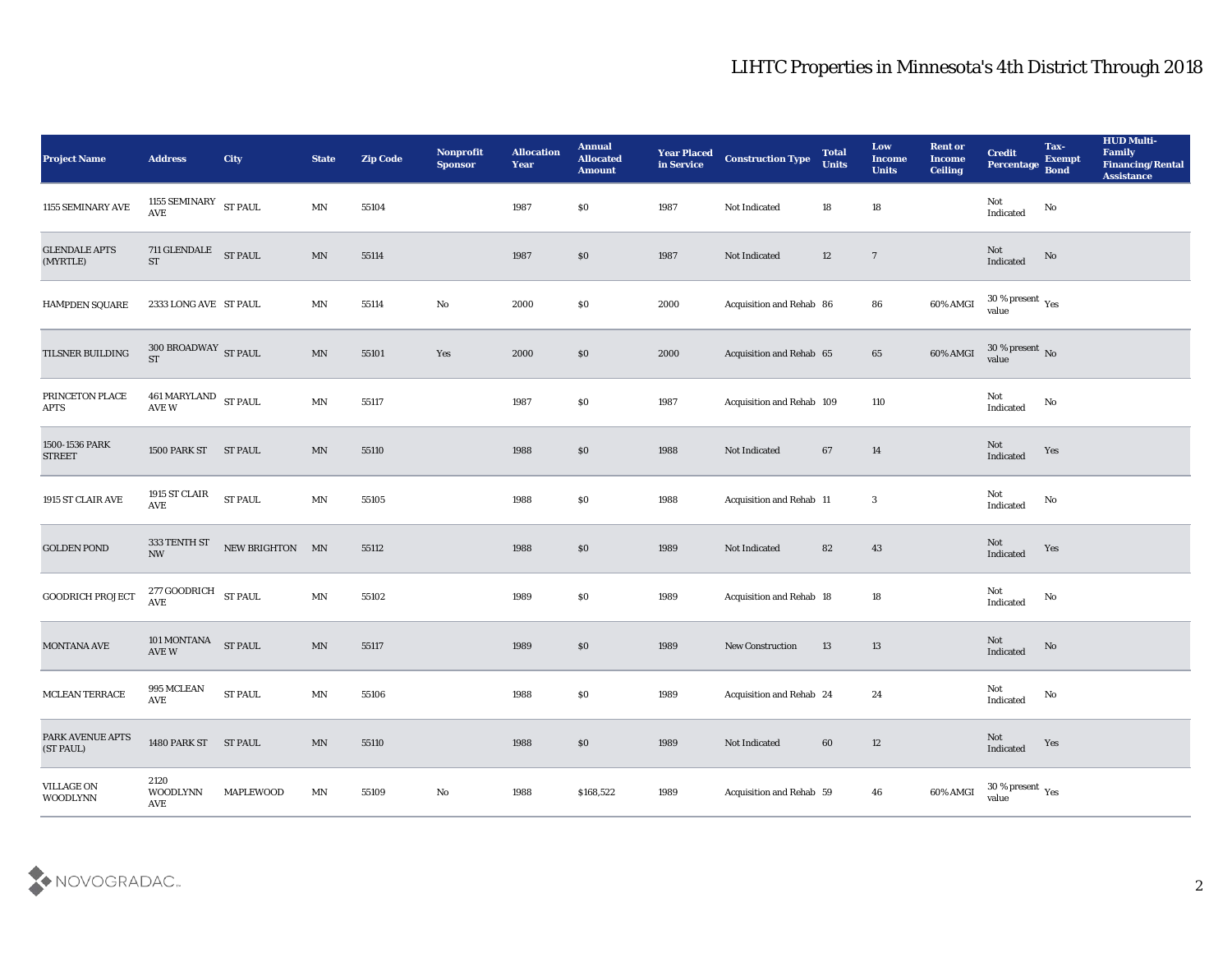| <b>Project Name</b>                                                          | <b>Address</b>                                         | City               | <b>State</b>            | <b>Zip Code</b> | Nonprofit<br><b>Sponsor</b> | <b>Allocation</b><br><b>Year</b> | <b>Annual</b><br><b>Allocated</b><br><b>Amount</b> | <b>Year Placed</b><br>in Service | <b>Construction Type</b>         | <b>Total</b><br><b>Units</b> | Low<br><b>Income</b><br><b>Units</b> | <b>Rent or</b><br><b>Income</b><br><b>Ceiling</b> | <b>Credit</b><br>Percentage     | Tax-<br><b>Exempt</b><br><b>Bond</b> | <b>HUD Multi-</b><br>Family<br><b>Financing/Rental</b><br><b>Assistance</b> |
|------------------------------------------------------------------------------|--------------------------------------------------------|--------------------|-------------------------|-----------------|-----------------------------|----------------------------------|----------------------------------------------------|----------------------------------|----------------------------------|------------------------------|--------------------------------------|---------------------------------------------------|---------------------------------|--------------------------------------|-----------------------------------------------------------------------------|
| <b>TORRE DE SAN</b><br><b>MIGUEL</b>                                         | 31 DELOS ST E ST PAUL                                  |                    | MN                      | 55107           |                             | 1988                             | \$0                                                | 1990                             | Acquisition and Rehab 142        |                              | 142                                  |                                                   | Not<br>Indicated                | No                                   |                                                                             |
| COTTAGES OF N ST<br>PAUL                                                     | 2120 COTTAGE<br>CIR                                    | NORTH ST PAUL MN   |                         | 55109           |                             | 1990                             | \$0                                                | 1991                             | Not Indicated                    | 96                           | 93                                   | 60% AMGI                                          | Not<br>Indicated                | Yes                                  |                                                                             |
| <b>CORNERSTONE</b>                                                           | 754 PAYNE AVE ST PAUL                                  |                    | MN                      | 55130           |                             | 1991                             | \$0                                                | 1993                             | Acquisition and Rehab 12         |                              | 12                                   |                                                   | Not<br>Indicated                | No                                   |                                                                             |
| <b>COTTAGES OF</b><br><b>HILLCREST</b>                                       | 1830<br>LARPENTEUR<br>AVE E                            | <b>ST PAUL</b>     | MN                      | 55109           |                             | 1991                             | \$0                                                | 1993                             | New Construction                 | 32                           | 31                                   | 60% AMGI                                          | Not<br>Indicated                | No                                   |                                                                             |
| <b>COVINGTON COURT</b><br><b>APTS</b>                                        | 354 MAIN ST                                            | <b>ST PAUL</b>     | MN                      | 55102           |                             | 1991                             | \$0                                                | 1993                             | Acquisition and Rehab 160        |                              | 158                                  | 60% AMGI                                          | Not<br>Indicated                | No                                   |                                                                             |
| PARK CROSSING APTS                                                           | $1068$ RAYMOND $\,$ ST PAUL AVE                        |                    | $\mathbf{M} \mathbf{N}$ | 55108           |                             | 1991                             | \$0                                                | 1993                             | <b>New Construction</b>          | 18                           | 18                                   | 60% AMGI                                          | Not<br>Indicated                | No                                   |                                                                             |
| PINE TREE PARK APTS 806 HAZEL ST N ST PAUL                                   |                                                        |                    | MN                      | 55119           |                             | 1988                             | \$0                                                | 1993                             | Not Indicated                    | 199                          | 180                                  | 60% AMGI                                          | Not<br>Indicated                | No                                   |                                                                             |
| <b>CALIBRE RIDGE</b>                                                         | <b>2231 RICE ST</b>                                    | <b>ROSEVILLE</b>   | MN                      | 55113           |                             | 1991                             | \$0                                                | 1994                             | <b>New Construction</b>          | 49                           | 48                                   | 60% AMGI                                          | Not<br>Indicated                | No                                   |                                                                             |
| <b>COTTAGES OF</b><br><b>VADNAIS HEIGHTS</b>                                 | 930 VADNAIS<br>DR                                      | VADNAIS HEIGHTS MN |                         | 55127           |                             | 1995                             | \$0                                                | 1995                             | <b>New Construction</b>          | 100                          | 100                                  | 60% AMGI                                          | $30\,\%$ present $\,$ Yes value |                                      |                                                                             |
| EASTWOOD VILLAGE<br>OF OAKDALE                                               | 6297 UPPER<br>$35\mathrm{TH}\:\mathrm{ST}\:\mathrm{N}$ | <b>OAKDALE</b>     | MN                      | 55128           |                             | 1994                             | \$0                                                | 1995                             | <b>New Construction</b>          | 52                           | 51                                   | 60% AMGI                                          | $70\,\%$ present $\,$ No value  |                                      |                                                                             |
| OAKDALE VILLAGE<br><b>APTS</b>                                               | 6276 12TH ST N OAKDALE                                 |                    | MN                      | 55128           |                             | 1994                             | \$0                                                | 1995                             | <b>Acquisition and Rehab 175</b> |                              | 175                                  | 60% AMGI                                          | 30 % present Yes<br>value       |                                      |                                                                             |
| POLYNESIAN VILLAGE $\frac{1399}{\rm{NW}}$ TENTH ST $\;$ NEW BRIGHTON $\;$ MN |                                                        |                    |                         | 55112           |                             | 1995                             | \$0                                                | 1995                             | Acquisition and Rehab 364        |                              | 284                                  |                                                   | $30\,\%$ present $\,$ Yes value |                                      |                                                                             |
| SILVER LAKE POINTE<br>2701 CNTY RD I   MOUNDSVIEW APTS                       |                                                        |                    | MN                      | 55112           |                             | 1994                             | \$0                                                | 1995                             | <b>New Construction</b>          | 83                           | 73                                   | 60% AMGI                                          | $70\,\%$ present $\,$ No value  |                                      |                                                                             |

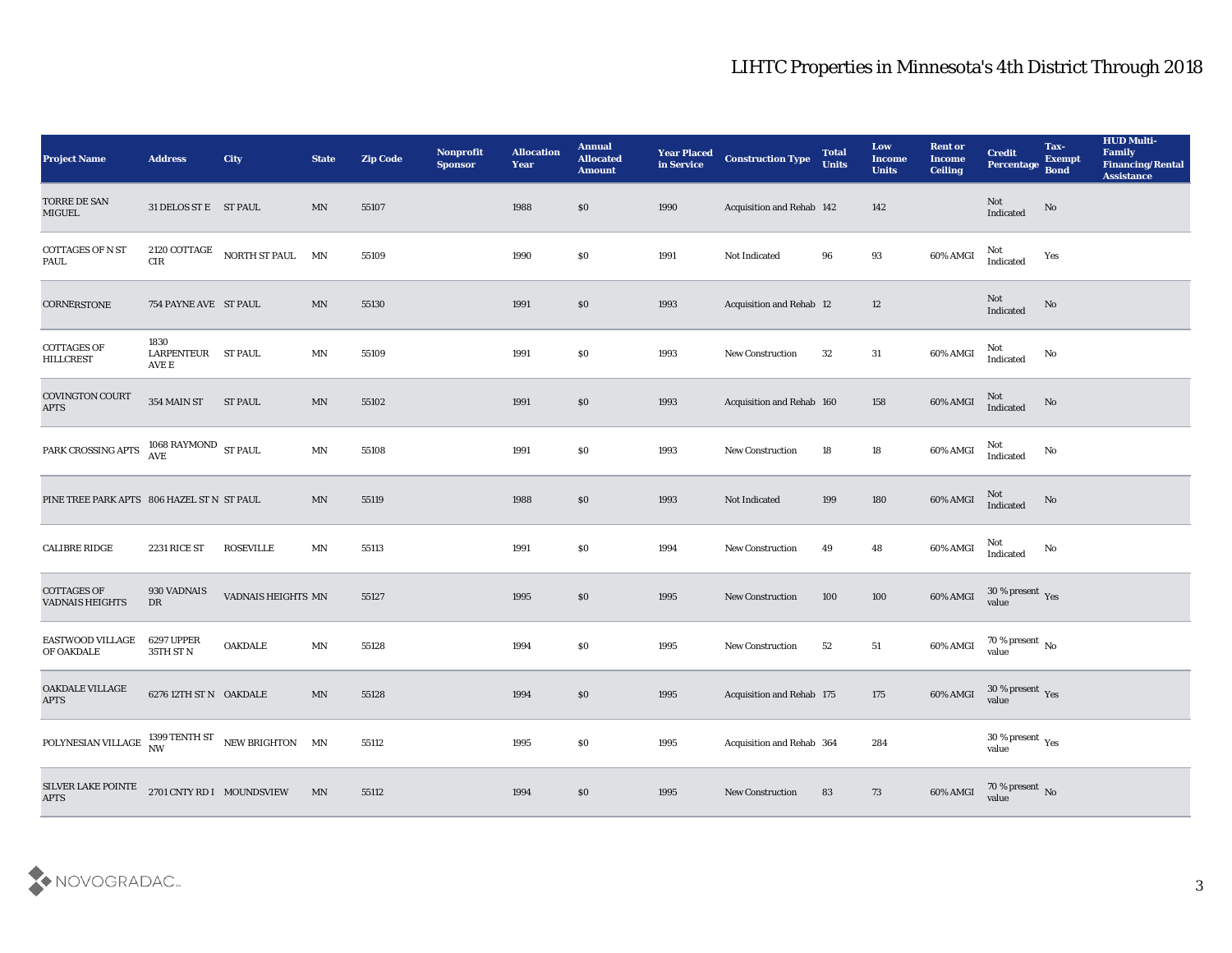| <b>Project Name</b>                                                                                                                                                    | <b>Address</b>                            | <b>City</b>        | <b>State</b>            | <b>Zip Code</b> | Nonprofit<br><b>Sponsor</b> | <b>Allocation</b><br><b>Year</b> | <b>Annual</b><br><b>Allocated</b><br><b>Amount</b> | <b>Year Placed</b><br>in Service | <b>Construction Type</b>        | <b>Total</b><br><b>Units</b> | Low<br><b>Income</b><br><b>Units</b> | <b>Rent or</b><br><b>Income</b><br><b>Ceiling</b> | <b>Credit</b><br>Percentage                 | Tax-<br><b>Exempt</b><br><b>Bond</b> | <b>HUD Multi-</b><br>Family<br><b>Financing/Rental</b><br><b>Assistance</b> |
|------------------------------------------------------------------------------------------------------------------------------------------------------------------------|-------------------------------------------|--------------------|-------------------------|-----------------|-----------------------------|----------------------------------|----------------------------------------------------|----------------------------------|---------------------------------|------------------------------|--------------------------------------|---------------------------------------------------|---------------------------------------------|--------------------------------------|-----------------------------------------------------------------------------|
| <b>BEAR RUN</b><br><b>TOWNHOMES</b>                                                                                                                                    | 2125 DIVISION<br>CT                       | WHITE BEAR LAKE MN |                         | 55110           |                             | 1995                             | $\$0$                                              | 1996                             | <b>New Construction</b>         | 22                           | 22                                   | 60% AMGI                                          | 70 % present $\,$ No $\,$<br>value          |                                      |                                                                             |
| <b>BRIARCLIFF OF</b><br><b>MAHTOMEDI</b>                                                                                                                               | <b>115 E AVE</b>                          | <b>MAHTOMEDI</b>   | MN                      | 55115           |                             | 1995                             | $\$0$                                              | 1996                             | <b>New Construction</b>         | 70                           | 56                                   | 60% AMGI                                          | $30\,\%$ present $\,$ Yes value             |                                      |                                                                             |
| CAREFREE COTTAGES C $^{1801}_{\rm{AVE}}$                                                                                                                               |                                           | <b>MAPLEWOOD</b>   | $\mathbf{M} \mathbf{N}$ | 55109           |                             | 1995                             | \$0\$                                              | 1996                             | <b>New Construction</b>         | 142                          |                                      | 108 60% AMGI                                      | $30\,\%$ present $\,\mathrm{Yes}$<br>value  |                                      |                                                                             |
| MAPLEWOOD TOWNHO 2463 ARIEL ST N MAPLEWOOD                                                                                                                             |                                           |                    | MN                      | 55109           |                             | 1994                             | $\$0$                                              | 1996                             | <b>New Construction</b>         | 33                           | 31                                   | 60% AMGI                                          | $70\,\%$ present $\,$ No value              |                                      |                                                                             |
| <b>BROWNSTONE LOFTS</b>                                                                                                                                                | 839<br>UNIVERSITY<br><b>AVENUE</b>        | <b>SAINT PAUL</b>  | MN                      | 55104-4808      | No                          | 2016                             | \$345,448                                          | 2017                             | <b>New Construction</b>         | 35                           | 35                                   | 60% AMGI                                          | 70 % present<br>value                       |                                      | $\mathbf{N}\mathbf{o}$                                                      |
| $\fbox{EAST SIDE APARTMENT} \begin{tabular}{ c c } \hline \textbf{EAST SIDE APARTMENT} \end{tabular} \begin{tabular}{ c c } \hline \textbf{1256 WILSON} \end{tabular}$ |                                           | <b>SAINT PAUL</b>  | MN                      | 55106-0000      | No                          | 2016                             | \$866,827                                          | 2017                             | <b>New Construction</b>         | 114                          | 114                                  | 60% AMGI                                          | 70 % present<br>value                       |                                      | No                                                                          |
| <b>HANOVER</b><br><b>TOWNHOMES</b>                                                                                                                                     | 408<br><b>FARRINGTON</b><br><b>STREET</b> | <b>SAINT PAUL</b>  | MN                      | 55103-2335      | No                          | 2017                             | \$408,778                                          | 2017                             | Not Indicated                   | 96                           | 96                                   | 60% AMGI                                          | 70 % present $_{\rm Yes}$<br>value          |                                      | Yes                                                                         |
| <b>JAMESTOWN HOMES</b>                                                                                                                                                 | 582 CENTRAL<br>AVENUE WEST                | ST. PAUL           | $\mathbf{M} \mathbf{N}$ | 55103           | Yes                         | 2015                             | \$1,310,090                                        | 2017                             | <b>Acquisition and Rehab 73</b> |                              | 73                                   | 60% AMGI                                          | <b>Both 30%</b><br>and 70%<br>present value |                                      | Yes                                                                         |
| <b>EUCLID VIEW FLATS</b>                                                                                                                                               | 234-238 BATES<br><b>AVENUE</b>            | <b>SAINT PAUL</b>  | MN                      | 55106-0000      | No                          | 2017                             | \$148,542                                          | 2018                             | Acquisition and Rehab 12        |                              | 12                                   | 60% AMGI                                          | 70 % present<br>value                       |                                      | No                                                                          |
| <b>LAKESIDE</b><br><b>TOWNHOMES</b>                                                                                                                                    | 10381 HUDSON<br>RD                        | <b>WOODBURY</b>    | MN                      | 55129           | No                          | 1999                             | $\$0$                                              | 2001                             | New Construction                | 40                           | 36                                   | 60% AMGI                                          | $70\,\%$ present $\,$ No value              |                                      |                                                                             |
| <b>RIVERTOWN</b><br>COMMONS (ST PAUL)                                                                                                                                  | 175 CHARLES<br>AVE                        | <b>ST PAUL</b>     | MN                      | 55103           | No                          | 2001                             | $\$0$                                              | 2001                             | Acquisition and Rehab 140       |                              | 139                                  |                                                   | 30 % present $_{\rm Yes}$<br>value          |                                      |                                                                             |
| <b>CEDARVIEW</b><br><b>COMMONS</b>                                                                                                                                     | 2055 HWY 36 E ST PAUL                     |                    | $\text{MN}$             | 55109           | $\mathbf {No}$              | 2002                             | $\$0$                                              | 2002                             | Acquisition and Rehab 204       |                              | 201                                  | 60% AMGI                                          | $30\,\%$ present $\,$ Yes value             |                                      |                                                                             |
| <b>LIBERTY PLAZA</b>                                                                                                                                                   | 415 MARSHALL ST PAUL<br><b>AVE</b>        |                    | $\mathbf{M} \mathbf{N}$ | 55102           | Yes                         | 2001                             | \$0\$                                              | 2002                             | Acquisition and Rehab 173       |                              | 148                                  |                                                   | Both $30\%$<br>and $70\%$<br>present value  | $\mathbf{No}$                        |                                                                             |

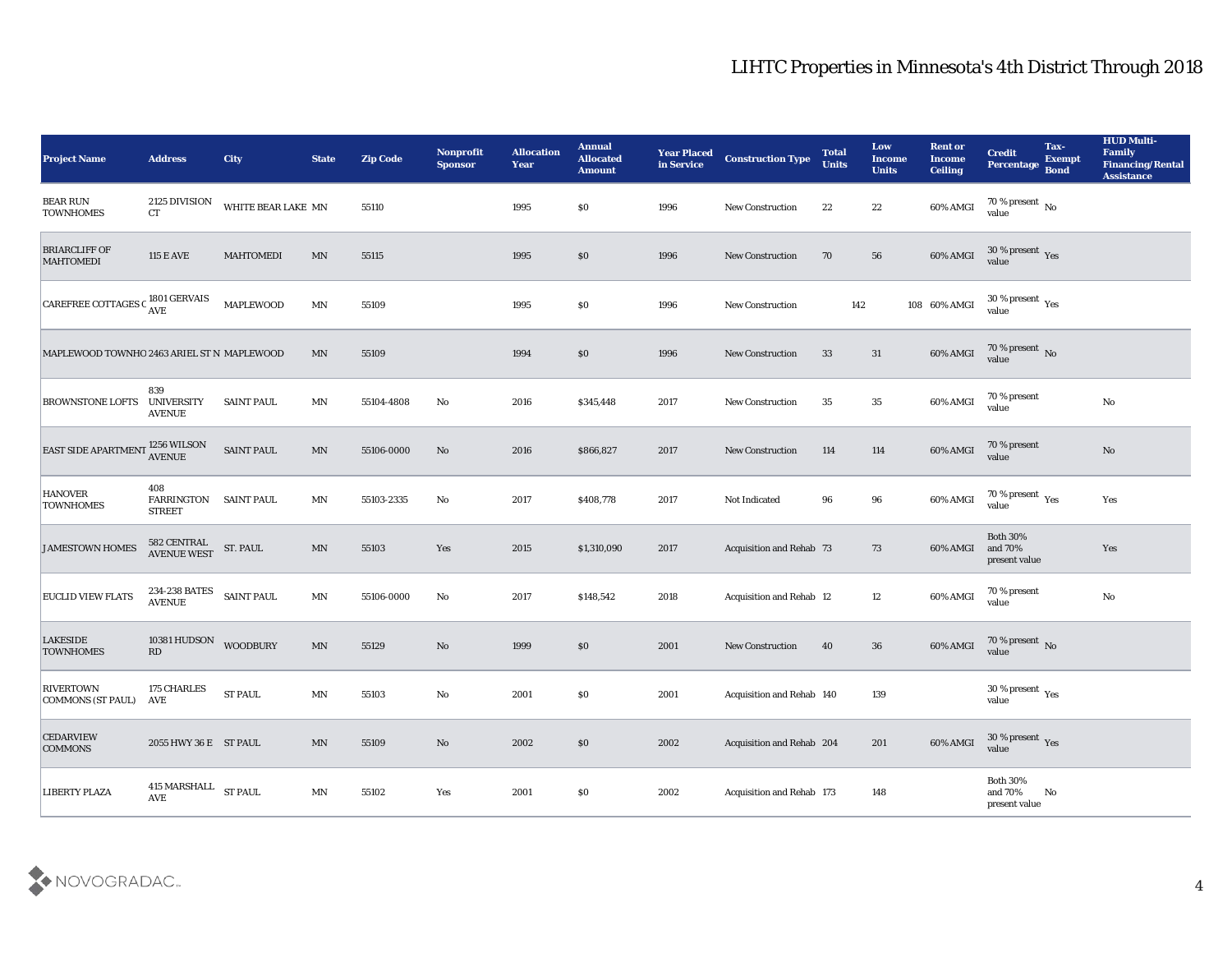| <b>Project Name</b>                                    | <b>Address</b>                         | City             | <b>State</b>               | <b>Zip Code</b> | Nonprofit<br><b>Sponsor</b> | <b>Allocation</b><br>Year | <b>Annual</b><br><b>Allocated</b><br><b>Amount</b> | <b>Year Placed<br/>in Service</b> | <b>Construction Type</b>                | <b>Total</b><br><b>Units</b> | Low<br><b>Income</b><br><b>Units</b> | <b>Rent or</b><br><b>Income</b><br><b>Ceiling</b> | <b>Credit</b><br>Percentage                 | Tax-<br><b>Exempt</b><br><b>Bond</b> | <b>HUD Multi-</b><br>Family<br><b>Financing/Rental</b><br><b>Assistance</b> |
|--------------------------------------------------------|----------------------------------------|------------------|----------------------------|-----------------|-----------------------------|---------------------------|----------------------------------------------------|-----------------------------------|-----------------------------------------|------------------------------|--------------------------------------|---------------------------------------------------|---------------------------------------------|--------------------------------------|-----------------------------------------------------------------------------|
| SIBLEY PARK PROJECT $\frac{211}{E}$ SEVENTH ST ST PAUL |                                        |                  | $\ensuremath{\text{MN}}$   | 55101           | No                          | 2000                      | \$0                                                | 2002                              | Both New Construction $$\,114$$ and A/R |                              | $50\,$                               |                                                   | $70\,\%$ present $\,$ No value              |                                      |                                                                             |
| <b>SHORES</b>                                          | 3150<br><b>LEXINGTON</b><br>AVE N      | <b>SHOREVIEW</b> | MN                         | 55126           | No                          | 2001                      | $\boldsymbol{\mathsf{S}}\boldsymbol{\mathsf{0}}$   | 2002                              | New Construction                        | 68                           | $30\,$                               | 60% AMGI                                          | $30\,\%$ present $\,$ Yes value             |                                      |                                                                             |
| <b>HARVESTER PLACE</b>                                 | 808 BERRY ST ST PAUL                   |                  | MN                         | 55114           |                             | 2002                      | $\$0$                                              | 2003                              | Not Indicated                           | 267                          | 81                                   |                                                   | Not<br>Indicated                            |                                      |                                                                             |
| <b>CURVE CREST VILLAS</b>                              | 2150 ORLEANS STILLWATER ST W           |                  | MN                         | 55082           | No                          | 2002                      | \$0                                                | 2003                              | New Construction                        | 90                           | 69                                   | 60% AMGI                                          | $30\,\%$ present $\,$ Yes value             |                                      |                                                                             |
| <b>HEARTHSTONE APTS</b><br>(ST PAUL)                   | 6583 15TH ST N ST PAUL                 |                  | MN                         | 55128           | No                          | 2003                      | \$0                                                | 2003                              | <b>New Construction</b>                 | 228                          | 50                                   | 50% AMGI                                          | $30\,\%$ present $\,$ Yes value             |                                      |                                                                             |
| <b>HOMES FOR</b><br>LEARNING                           | 207 BATES AVE ST PAUL                  |                  | MN                         | 55106           | Yes                         | 2002                      | \$0\$                                              | 2003                              | New Construction                        | 16                           | 16                                   |                                                   | $70\,\%$ present $\,$ No value              |                                      |                                                                             |
| <b>JACKSON STREET</b><br><b>VILLAGE</b>                | 1499 JACKSON ST PAUL<br><b>ST</b>      |                  | $\ensuremath{\text{MN}}$   | 55117           | Yes                         | 2001                      | $\$0$                                              | 2003                              | New Construction                        | 25                           | 25                                   | 60% AMGI                                          | $70$ % present $\,$ No $\,$ value           |                                      |                                                                             |
| <b>ROSE HILL</b>                                       | 1150 BARCLAY<br><b>ST</b>              | <b>ST PAUL</b>   | $\mathop{\rm MN}\nolimits$ | 55106           | No                          | 2002                      | \$0                                                | 2003                              | Acquisition and Rehab 77                |                              | 56                                   |                                                   | $70\,\%$ present $\,$ No value              |                                      |                                                                             |
| <b>STRAUS APTS</b>                                     | 350 SIBLEY ST ST PAUL                  |                  | $\ensuremath{\text{MN}}$   | 55101           |                             | 2002                      | \$0                                                | 2003                              | Not Indicated                           | 49                           | 33                                   |                                                   | Not<br>Indicated                            |                                      |                                                                             |
| VADNAIS HIGHLANDS                                      | 1101 CNTY RD D $$\tt MAPLEWOOD$$ E     |                  | MN                         | 55109           | No                          | 2003                      | \$0                                                | 2003                              | Acquisition and Rehab 35                |                              | 33                                   | 60% AMGI                                          | <b>Both 30%</b><br>and 70%<br>present value | Yes                                  |                                                                             |
| <b>JOSEPH'S POINT</b>                                  | 200 WILKIN ST ST PAUL                  |                  | MN                         | 55102           | No                          | 2003                      | $\$0$                                              | 2004                              | <b>New Construction</b>                 | 90                           | 90                                   |                                                   | $30\,\%$ present $\,$ Yes value             |                                      |                                                                             |
| <b>LINCOLN PLACE</b>                                   | 840<br>STILLWATER<br>RD                | <b>MAHTOMEDI</b> | $\mathop{\rm MN}\nolimits$ | 55115           | Yes                         | 2003                      | $\$0$                                              | 2004                              | Acquisition and Rehab 48                |                              | 46                                   | 60% AMGI                                          | $70\,\%$ present $\,$ No value              |                                      |                                                                             |
| <b>PONDVIEW</b><br><b>TOWNHOMES</b>                    | 435 WOODDUCK WOODBURY<br>$\mathbf{PL}$ |                  | $\mathbf{M} \mathbf{N}$    | 55125           | $\rm\thinspace No$          | 2002                      | $\$0$                                              | 2004                              | New Construction                        | 40                           | 35                                   | 60% AMGI                                          | $70$ % present $\,$ No $\,$ value           |                                      |                                                                             |

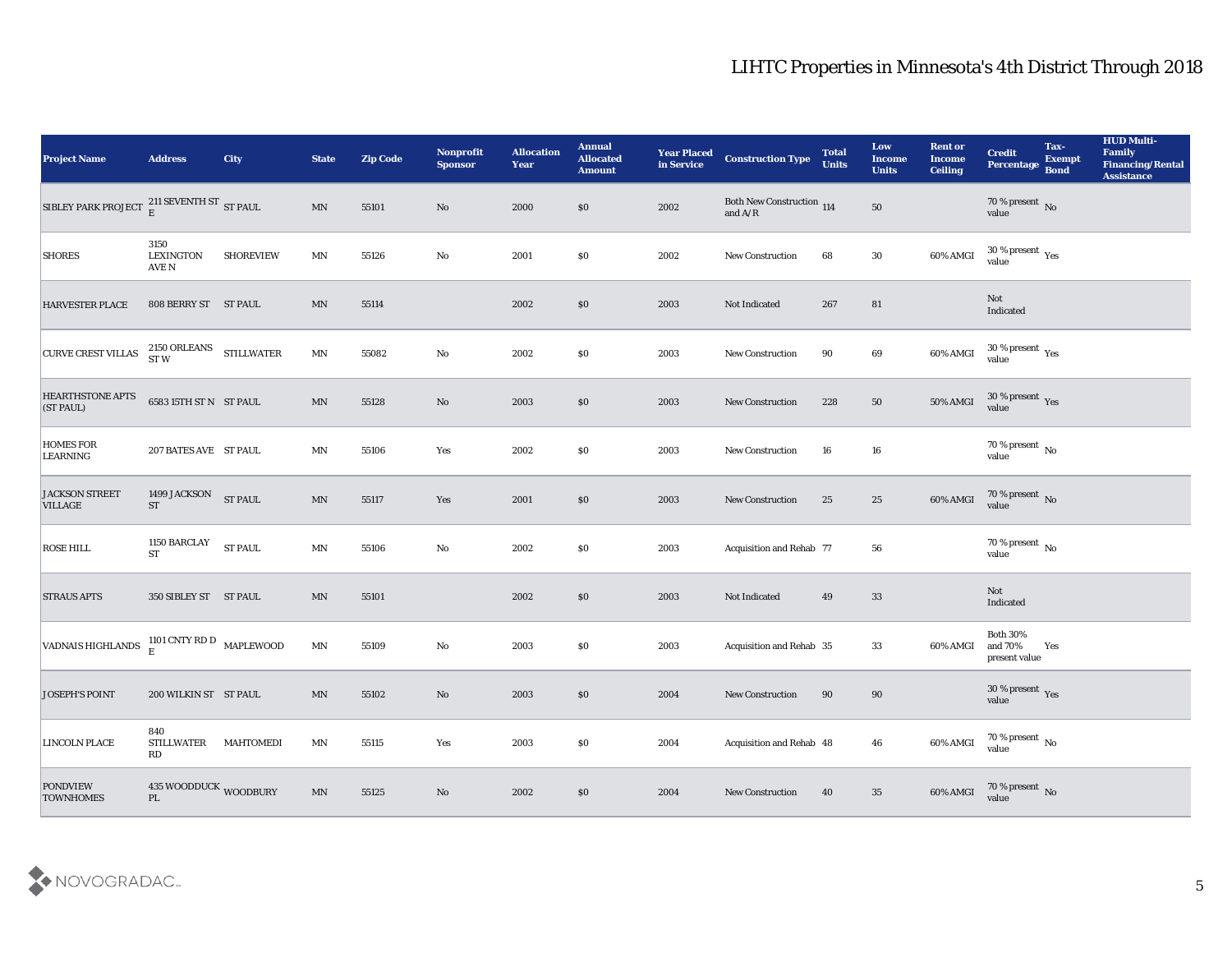| <b>Project Name</b>                                      | <b>Address</b>                                       | <b>City</b>                  | <b>State</b>             | <b>Zip Code</b> | Nonprofit<br><b>Sponsor</b>   | <b>Allocation</b><br><b>Year</b> | <b>Annual</b><br><b>Allocated</b><br><b>Amount</b> | <b>Year Placed</b><br>in Service | <b>Construction Type</b>                                                          | <b>Total</b><br><b>Units</b> | Low<br><b>Income</b><br><b>Units</b> | <b>Rent or</b><br><b>Income</b><br><b>Ceiling</b> | <b>Credit</b><br>Percentage        | Tax-<br><b>Exempt</b><br><b>Bond</b> | <b>HUD Multi-</b><br>Family<br><b>Financing/Rental</b><br><b>Assistance</b> |
|----------------------------------------------------------|------------------------------------------------------|------------------------------|--------------------------|-----------------|-------------------------------|----------------------------------|----------------------------------------------------|----------------------------------|-----------------------------------------------------------------------------------|------------------------------|--------------------------------------|---------------------------------------------------|------------------------------------|--------------------------------------|-----------------------------------------------------------------------------|
| <b>SELBY-GROTTO</b>                                      | 755 GROTTO ST<br>N $$\rm{ST}$ PAUL $$\rm{N}$$        |                              | MN                       | 55104           | No                            | 2002                             | $\$0$                                              | 2004                             | Both New Construction 40<br>and $\ensuremath{\mathrm{A}}/\ensuremath{\mathrm{R}}$ |                              | 34                                   |                                                   | $30\,\%$ present $\,$ Yes value    |                                      |                                                                             |
| <b>SIBLEY COVE</b>                                       | 1996 CNTY RD D $_{\rm MAPLEWOOD}$                    |                              | $\ensuremath{\text{MN}}$ | 55109           | No                            | 2003                             | \$0                                                | 2004                             | <b>New Construction</b>                                                           | 81                           | 40                                   | 60% AMGI                                          | $70\,\%$ present $\,$ No value     |                                      |                                                                             |
| VAN DYKE STREET<br><b>HOMES</b>                          | 2191 VAN DYKE MAPLEWOOD<br><b>ST</b>                 |                              | $\ensuremath{\text{MN}}$ | 55109           | $\mathbf{No}$                 | 2003                             | \$0\$                                              | 2004                             | <b>New Construction</b>                                                           | 20                           | 15                                   | 60% AMGI                                          | $70\,\%$ present $\,$ No value     |                                      |                                                                             |
| <b>BRIDGECREEK SENIOR 1145 HUDSON</b><br><b>PLACE</b>    | RD                                                   | <b>ST PAUL</b>               | $\ensuremath{\text{MN}}$ | 55106           | No                            | 2004                             | \$593,209                                          | 2005                             | <b>New Construction</b>                                                           | 160                          | 160                                  | 60% AMGI                                          | $30\,\%$ present $\,$ Yes value    |                                      |                                                                             |
| <b>CRESTVIEW</b><br><b>COMMUNITY</b><br><b>EXPANSION</b> | 1145<br>WESTMINSTER ST PAUL<br><b>ST</b>             |                              | $\textsf{MN}{}$          | 55130           | Yes                           | 2003                             | \$278,201                                          | 2005                             | Both New Construction 44<br>and $\ensuremath{\mathrm{A}}/\ensuremath{\mathrm{R}}$ |                              | 44                                   | 60% AMGI                                          | $70\,\%$ present $\,$ No value     |                                      |                                                                             |
| <b>EAST SHORE PLACE</b>                                  | 805 WILDWOOD $_{\rm MAHTOMEDI}$<br>RD                |                              | $\mathbf{M} \mathbf{N}$  | 55115           | No                            | 2005                             | \$146,120                                          | 2005                             | Acquisition and Rehab 61                                                          |                              | 61                                   | 60% AMGI                                          | $30\,\%$ present $\,$ Yes value    |                                      |                                                                             |
| <b>FALCON HEIGHTS</b><br><b>TOWN SQUARE APTS</b>         | 1550<br>AVE W                                        | LARPENTEUR FALCON HEIGHTS MN |                          | 55113           | No                            | 2003                             | \$0\$                                              | 2005                             | <b>New Construction</b>                                                           | 119                          | 54                                   | 60% AMGI                                          | $70\,\%$ present $\,$ No value     |                                      |                                                                             |
| <b>GARDEN TERRACE</b>                                    | 2874 MARKET<br>PL DR                                 | LITTLE CANADA                | MN                       | 55117           | No                            | 2005                             | \$97,043                                           | 2005                             | <b>Acquisition and Rehab 41</b>                                                   |                              | 41                                   | 60% AMGI                                          | $30\,\%$ present $\,$ Yes value    |                                      |                                                                             |
| <b>RAMSEY COMMONS</b>                                    | 643 DAYTON<br>AVE                                    | <b>ST PAUL</b>               | $\mathbf{M} \mathbf{N}$  | 55104           | No                            | 2005                             | \$50,108                                           | 2005                             | Acquisition and Rehab 16                                                          |                              | 16                                   | 60% AMGI                                          | $30\,\%$ present $\,$ Yes value    |                                      |                                                                             |
| <b>RED ROCK MANOR</b>                                    | <b>1421 TENTH AVE NEWPORT</b>                        |                              | $\ensuremath{\text{MN}}$ | 55055           | No                            | 2005                             | \$176,524                                          | 2005                             | Acquisition and Rehab 78                                                          |                              | 78                                   | 60% AMGI                                          | $30\,\%$ present $\,$ Yes value    |                                      |                                                                             |
| <b>AMES GREEN PHASE</b><br>IШ                            | 1110 BARCLAY<br><b>ST</b>                            | <b>ST PAUL</b>               | MN                       | 55106           | No                            | 2004                             | \$712,523                                          | 2005                             | Both New Construction 55<br>and $\ensuremath{\mathrm{A}}/\ensuremath{\mathrm{R}}$ |                              | 40                                   | 60% AMGI                                          | 70 % present $\,$ No $\,$<br>value |                                      |                                                                             |
| <b>CAPITOL CITY</b><br><b>TOWNHOMES</b>                  | $265\:\mathrm{FULLER}$<br>$\operatorname{AVE}$       | ${\bf ST}$ PAUL              | $\mathbf{M} \mathbf{N}$  | 55103           | $\operatorname{\textsc{Yes}}$ | 2005                             | \$700,000                                          | 2006                             | Acquisition and Rehab 69                                                          |                              | 69                                   | 50% AMGI                                          | $70\,\%$ present $\,$ No value     |                                      |                                                                             |
| <b>HAZELWOOD</b><br><b>TERRACE</b>                       | 1515 MAGNOLIA $\,$ ST PAUL<br>$\operatorname{AVE}$ E |                              | $\mathbf{M} \mathbf{N}$  | 55106           | $\mathbf {No}$                | 2006                             | \$663,194                                          | 2006                             | Acquisition and Rehab 99                                                          |                              | ${\bf 81}$                           | 60% AMGI                                          | 70 % present $\,$ No $\,$<br>value |                                      |                                                                             |

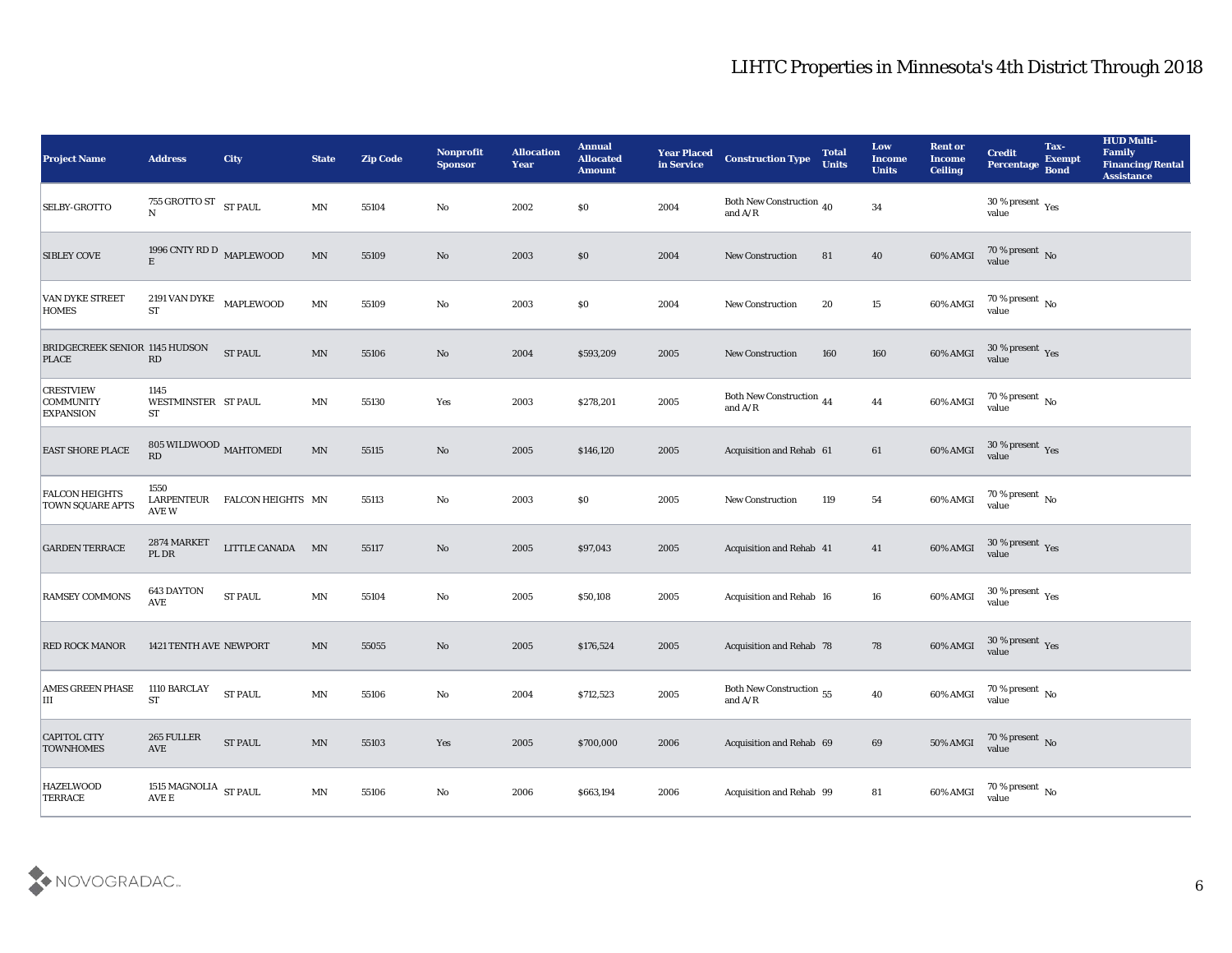| <b>Project Name</b>                                              | <b>Address</b>                           | <b>City</b>                                               | <b>State</b>             | <b>Zip Code</b> | Nonprofit<br><b>Sponsor</b> | <b>Allocation</b><br>Year | <b>Annual</b><br><b>Allocated</b><br><b>Amount</b> | <b>Year Placed</b><br>in Service | <b>Construction Type</b>  | <b>Total</b><br><b>Units</b> | Low<br><b>Income</b><br><b>Units</b> | <b>Rent or</b><br><b>Income</b><br><b>Ceiling</b> | <b>Credit</b><br><b>Percentage</b> | Tax-<br><b>Exempt</b><br><b>Bond</b> | <b>HUD Multi-</b><br>Family<br><b>Financing/Rental</b><br><b>Assistance</b> |
|------------------------------------------------------------------|------------------------------------------|-----------------------------------------------------------|--------------------------|-----------------|-----------------------------|---------------------------|----------------------------------------------------|----------------------------------|---------------------------|------------------------------|--------------------------------------|---------------------------------------------------|------------------------------------|--------------------------------------|-----------------------------------------------------------------------------|
| <b>LAKES RUN APTS</b>                                            |                                          | $321$ OLD HWY $8$ $\quad$ NEW BRIGHTON $\quad$ MN $\,$ SW |                          | 55112           | No                          | 2005                      | \$600,000                                          | 2006                             | New Construction          | 52                           | 52                                   | 50% AMGI                                          | $70\,\%$ present $\,$ No value     |                                      |                                                                             |
| <b>PHALEN SENIOR</b><br><b>LOFTS</b>                             | 635 PHALEN<br><b>BLVD</b>                | <b>ST PAUL</b>                                            | $\mathbf{M} \mathbf{N}$  | 55130           | No                          | 2003                      | \$367,992                                          | 2006                             | New Construction          | 70                           | 70                                   | 60% AMGI                                          | $30\,\%$ present $\,$ Yes value    |                                      |                                                                             |
| RIVER CROSSING APTS AVE                                          | 1725 GRAHAM                              | ${\bf ST}$ PAUL                                           | $\mathbf{M} \mathbf{N}$  | 55116           | No                          | 2003                      | \$335,221                                          | 2006                             | <b>New Construction</b>   | 313                          | 313                                  | 60% AMGI                                          | $30\,\%$ present $\,$ Yes value    |                                      |                                                                             |
| <b>WYNGATE</b><br><b>TOWNHOMES</b>                               | 1750 VILLAGE<br>$\operatorname{TRAIL}$ E | <b>MAPLEWOOD</b>                                          | $\mathbf{M} \mathbf{N}$  | 55109           | No                          | 2004                      | \$589,614                                          | 2006                             | New Construction          | 50                           | 50                                   | 50% AMGI                                          | $70\,\%$ present $\,$ No value     |                                      |                                                                             |
| ORLEANS HOMES ONE                                                | 1401 COTTAGE STILLWATER                  |                                                           | $\mbox{MN}$              | 55082           | No                          | 2007                      | \$248,052                                          | 2007                             | Acquisition and Rehab 124 |                              | 93                                   | 60% AMGI                                          | $30\,\%$ present $\,$ Yes value    |                                      |                                                                             |
| <b>WILLOW RIDGE APTS</b>                                         |                                          | 1255 CNTY RD D $\,$ VADNAIS HEIGHTS $\,$ MN $\,$ E        |                          | 55109           | $\mathbf {No}$              | 2007                      | \$654,808                                          | 2007                             | New Construction          | 47                           | 47                                   | $50\%$ AMGI                                       | $70\,\%$ present $\,$ No value     |                                      |                                                                             |
| <b>TRAILS EDGE</b><br><b>TOWNHOMES</b>                           | 1700<br>WOODLAND LN MAPLEWOOD            |                                                           | $\ensuremath{\text{MN}}$ | 55109           | Yes                         | 2008                      | \$700,368                                          | 2008                             | New Construction          | 48                           | 48                                   | 50% AMGI                                          | $70\%$ present $\_{\text{N}}$ No   |                                      |                                                                             |
| <b>COVENTRY APTS</b>                                             | 2830 ASBURY ST ROSEVILLE                 |                                                           | MN                       | 55113           | No                          | 2008                      | \$638,977                                          | 2008                             | Acquisition and Rehab 196 |                              | 196                                  | 60% AMGI                                          | $30\,\%$ present $\,$ Yes value    |                                      |                                                                             |
| <b>RIVERTOWN</b><br><b>COMMONS</b><br>(STILLWATER)               | 212 SECOND ST STILLWATER<br>N            |                                                           | $\mathbf{M} \mathbf{N}$  | 55082           |                             | 2007                      | \$0                                                | 2008                             | Not Indicated             | 96                           | 95                                   | 60% AMGI                                          | Not<br>Indicated                   |                                      |                                                                             |
| <b>CENTENNIAL</b><br><b>GARDENS (EAST &amp;</b><br><b>WEST</b> ) | 1400<br>CENTENNIAL<br>DR                 | <b>ROSEVILLE</b>                                          | $\mathbf{M} \mathbf{N}$  | 55113           | $\mathbf{No}$               | 2007                      | \$426,762                                          | 2009                             | Acquisition and Rehab 190 |                              | 161                                  | 60% AMGI                                          | $30\,\%$ present $\,$ Yes value    |                                      |                                                                             |
| <b>ARBORS AT RED OAK</b><br><b>PRESERVE</b>                      | 4980 HAMLET<br>AVE N                     | <b>OAKDALE</b>                                            | MN                       | 55128           | No                          | 2007                      | \$571,574                                          | 2009                             | <b>New Construction</b>   | 29                           | 29                                   | 50% AMGI                                          | 70 % present No<br>value           |                                      |                                                                             |
| <b>HOFFMAN PLACE</b>                                             | RD                                       | $3656$ HOFFMAN WHITE BEAR LAKE $\,$ MN $^{-1}$            |                          | 55110           | $\rm\thinspace No$          | 2009                      | \$1,003,160                                        | 2010                             | New Construction          | 60                           | $60\,$                               | 50% AMGI                                          | $70\,\%$ present $\,$ No value     |                                      |                                                                             |
| <b>LEXINGTON</b><br><b>COMMONS</b>                               | 375 LEXINGTON $\,$ ST PAUL PKWY N        |                                                           | $\mbox{MN}$              | 55104           |                             | 2009                      | \$0                                                | 2011                             | Not Indicated             | 48                           | 48                                   | 60% AMGI                                          | Not<br>Indicated                   |                                      |                                                                             |

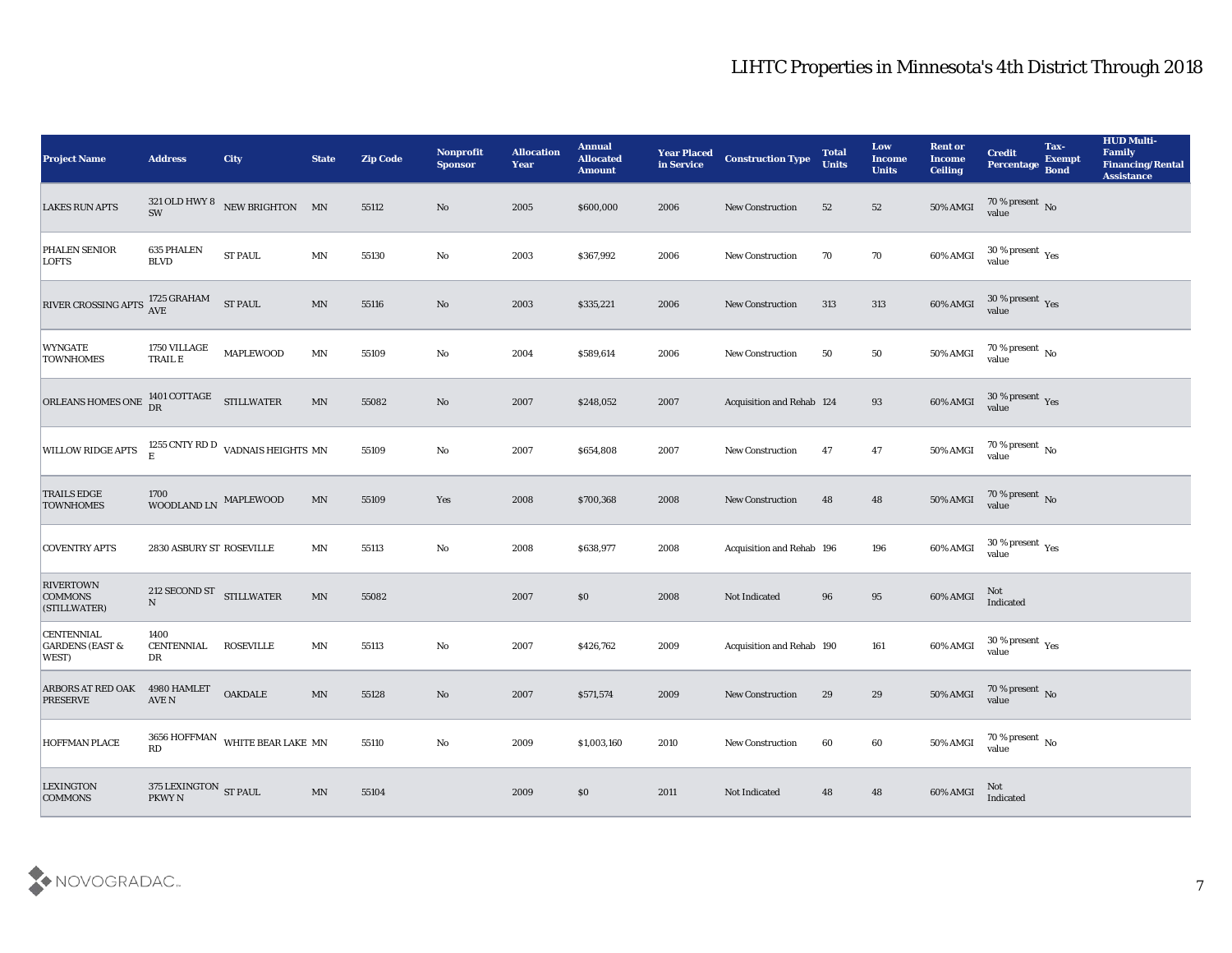| <b>Project Name</b>                                                   | <b>Address</b>                                | <b>City</b>        | <b>State</b>             | <b>Zip Code</b> | Nonprofit<br><b>Sponsor</b> | <b>Allocation</b><br><b>Year</b> | <b>Annual</b><br><b>Allocated</b><br><b>Amount</b> | <b>Year Placed</b><br>in Service | <b>Construction Type</b>                                                                 | <b>Total</b><br><b>Units</b> | Low<br><b>Income</b><br><b>Units</b> | <b>Rent or</b><br><b>Income</b><br><b>Ceiling</b> | <b>Credit</b><br>Percentage                 | Tax-<br><b>Exempt</b><br><b>Bond</b> | <b>HUD Multi-</b><br>Family<br><b>Financing/Rental</b><br><b>Assistance</b> |
|-----------------------------------------------------------------------|-----------------------------------------------|--------------------|--------------------------|-----------------|-----------------------------|----------------------------------|----------------------------------------------------|----------------------------------|------------------------------------------------------------------------------------------|------------------------------|--------------------------------------|---------------------------------------------------|---------------------------------------------|--------------------------------------|-----------------------------------------------------------------------------|
| <b>CYPRESS SENIOR</b><br><b>LIVING AT RED OAK</b><br><b>PRESEVE</b>   | 4994 HAMLET<br>$\operatorname{AVE}$ N         | <b>OAKDALE</b>     | $\ensuremath{\text{MN}}$ | 55128           | No                          | 2010                             | \$167,000                                          | 2011                             | <b>New Construction</b>                                                                  | 39                           | 39                                   | 60% AMGI                                          | 30 % present $\gamma_{\rm e s}$<br>value    |                                      | No                                                                          |
| <b>CHARTER OAKS</b><br><b>TOWNHOMES</b>                               | <b>1122 CURVE</b><br><b>CREST BLVD W</b>      | <b>STILLWATER</b>  | $\mbox{MN}$              | 55082           | Yes                         | 2012                             | \$450,000                                          | 2012                             | Acquisition and Rehab 60                                                                 |                              | 60                                   | 60% AMGI                                          | $70\,\%$ present $\,$ No value              |                                      | No                                                                          |
| PPL WEST 7TH ST<br><b>HOUSING</b>                                     | 2242 SEVENTH<br><b>STW</b>                    | <b>ST PAUL</b>     | $\ensuremath{\text{MN}}$ | 55116           | Yes                         | 2011                             | \$1,029,280                                        | 2012                             | <b>New Construction</b>                                                                  | 44                           | 44                                   | 60% AMGI                                          | 70 % present $\,$ No $\,$<br>value          |                                      | $\mathbf{N}\mathbf{o}$                                                      |
| SIENNA GREEN PHASE 2275 SNELLING<br>ROSEVILLE<br>II                   | AVE N                                         |                    | $\mathbf{M} \mathbf{N}$  | 55113           | Yes                         | 2010                             | \$1,062,227                                        | 2012                             | <b>New Construction</b>                                                                  | 50                           | 50                                   | 60% AMGI                                          | $70\,\%$ present $\,$ No value              |                                      | No                                                                          |
| <b>EAST METRO PLACE II</b><br>& STABILIZATION OF<br><b>EAST METRO</b> | 3521 CENTURY<br>AVE N                         | WHITE BEAR LAKE MN |                          | 55110           | $\mathbf {No}$              | 2003                             | \$263,896                                          | 2013                             | <b>New Construction</b>                                                                  | 35                           | 35                                   | 50% AMGI                                          | <b>Both 30%</b><br>and 70%<br>present value | No                                   | No                                                                          |
| <b>ST PHILIP'S GARDENS</b>                                            | 746 CONCORDIA ST PAUL<br>$\operatorname{AVE}$ |                    | $\mbox{MN}$              | 55104           | Yes                         | 2011                             | \$762,003                                          | 2013                             | <b>Both New Construction</b> 56<br>and $\ensuremath{\mathrm{A}}/\ensuremath{\mathrm{R}}$ |                              | 56                                   | 60% AMGI                                          | <b>Both 30%</b><br>and 70%<br>present value | No                                   | No                                                                          |
| <b>WESTERN U PLAZA</b>                                                | 370<br><b>UNIVERSITY</b><br>AVE W             | <b>ST PAUL</b>     | MN                       | 55103           |                             | 2013                             | \$0\$                                              | 2013                             | Not Indicated                                                                            | 57                           | 57                                   | 60% AMGI                                          | Not<br>Indicated                            |                                      |                                                                             |
| <b>VIEWS AT CITY WALK</b>                                             | 375 LAKEVIEW<br><b>DRIVE</b>                  | <b>WOODBURY</b>    | $\mbox{MN}$              | 55129-4502      | No                          | 2012                             | \$846,570                                          | 2013                             | <b>New Construction</b>                                                                  | 45                           | 45                                   | 60% AMGI                                          | 30 % present $\,$ No $\,$<br>value          |                                      | No                                                                          |
| <b>COTTAGES OF WHITE</b><br><b>BEAR TOWNSHIP</b>                      | 4821 GOLDEN<br>POND LN                        | WHITE BEAR LAKE MN |                          | 55110           | No                          | 2012                             | \$269,559                                          | 2013                             | Acquisition and Rehab 60                                                                 |                              | 60                                   | 60% AMGI                                          | 30 % present $\rm\,Yes$<br>value            |                                      | $\mathbf{N}\mathbf{o}$                                                      |
| <b>CONCORDIA ARMS</b>                                                 | $2030$ LYDIA AVE $\,$ MAPLEWOOD<br>E          |                    | $\ensuremath{\text{MN}}$ | 55109           | $\mathbf{N}\mathbf{o}$      | 2012                             | \$418,375                                          | 2014                             | Acquisition and Rehab 125                                                                |                              | 125                                  | 60% AMGI                                          | $30\,\%$ present $\,$ Yes value             |                                      | No                                                                          |
| <b>MAPLE KNOLL</b><br><b>TOWNHOMES</b>                                | 1800-1814<br><b>MESABI</b><br><b>AVENUE</b>   | MAPLEWOOD          | MN                       | 55109           | No                          | 2014                             | \$610,071                                          | 2014                             | <b>Acquisition and Rehab 57</b>                                                          |                              | 57                                   | 60% AMGI                                          | <b>Both 30%</b><br>and 70%<br>present value | No                                   | Yes                                                                         |
| THE VILLAGES AT<br><b>FROST-ENGLISH</b>                               | $1265\ \mathrm{FROST}$<br><b>AVENUE EAST</b>  | MAPLEWOOD          | $\mathbf{M} \mathbf{N}$  | 55109           | $\rm\thinspace No$          | 2014                             | \$794,829                                          | 2014                             | New Construction                                                                         | 50                           | 40                                   | 60% AMGI                                          | $70\,\%$ present $\,$ No value              |                                      | $\rm\thinspace No$                                                          |
| <b>SCHMIDT ARTIST</b><br><b>LOFTS</b>                                 | 900 WEST 7TH<br><b>STREET</b>                 | <b>SAINT PAUL</b>  | $\mathbf{M} \mathbf{N}$  | 55102-3553      | $\mathbf{N}\mathbf{o}$      | 2012                             | \$3,437,667                                        | 2014                             | New Construction                                                                         | 260                          | 260                                  | 60% AMGI                                          | $70\,\%$ present $\,$ Yes value             |                                      | $\mathbf{N}\mathbf{o}$                                                      |

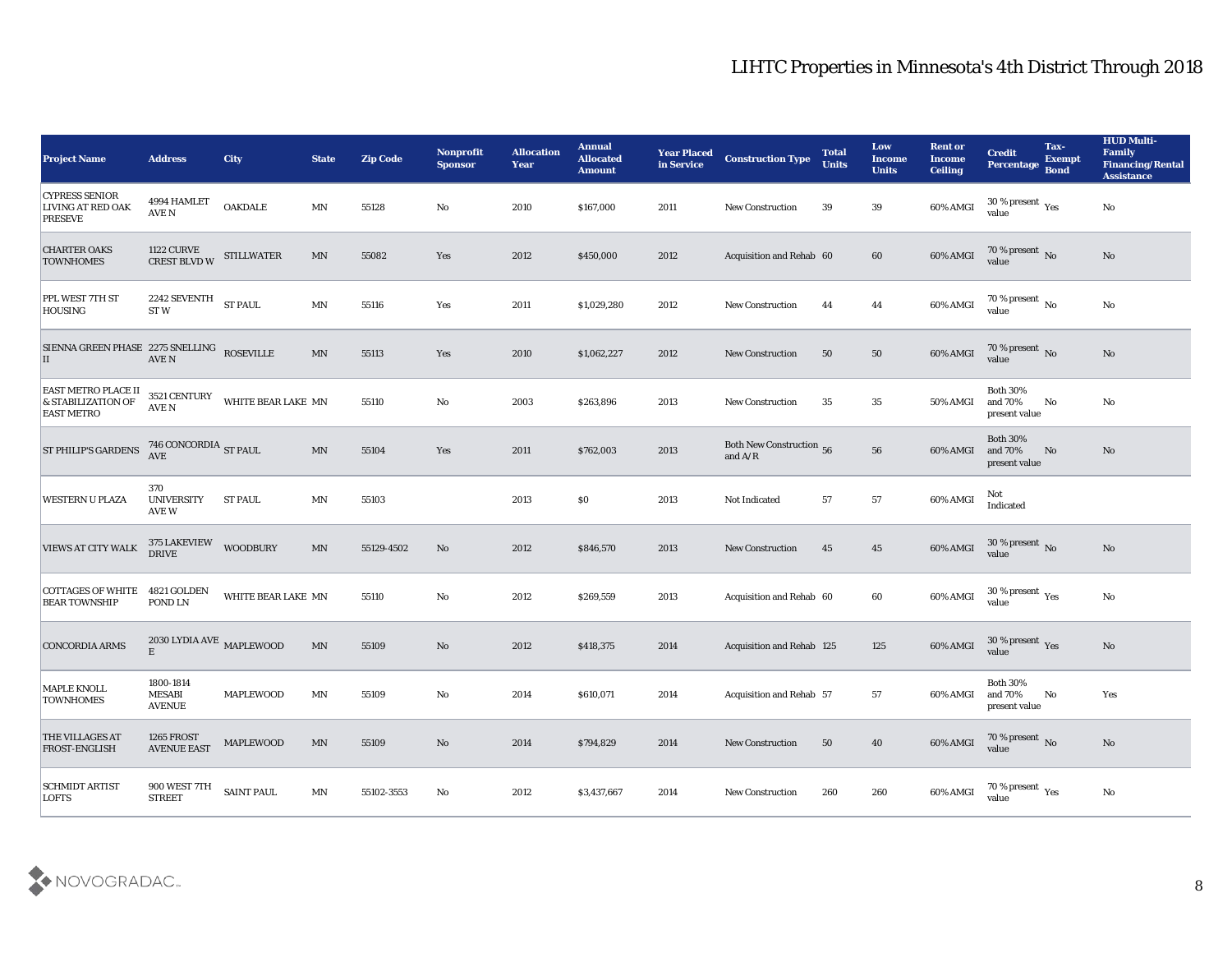| <b>Project Name</b>                        | <b>Address</b>                                                                             | City              | <b>State</b>               | <b>Zip Code</b> | Nonprofit<br><b>Sponsor</b> | <b>Allocation</b><br><b>Year</b> | <b>Annual</b><br><b>Allocated</b><br><b>Amount</b> | <b>Year Placed</b><br>in Service | <b>Construction Type</b>              | <b>Total</b><br><b>Units</b> | Low<br><b>Income</b><br><b>Units</b> | <b>Rent or</b><br><b>Income</b><br><b>Ceiling</b> | <b>Credit</b><br>Percentage Bond               | Tax-<br><b>Exempt</b> | <b>HUD Multi-</b><br>Family<br><b>Financing/Rental</b><br><b>Assistance</b> |
|--------------------------------------------|--------------------------------------------------------------------------------------------|-------------------|----------------------------|-----------------|-----------------------------|----------------------------------|----------------------------------------------------|----------------------------------|---------------------------------------|------------------------------|--------------------------------------|---------------------------------------------------|------------------------------------------------|-----------------------|-----------------------------------------------------------------------------|
| <b>CATHEDRAL HILL</b><br><b>APARTMENTS</b> | 200, 212, 210,<br>280 DAYTON<br><b>AVENUE AND</b><br>269, 273, 277<br><b>CEI DV AVENHE</b> | <b>SAINT PAUL</b> | MN                         | 55102           | No                          | 2015                             | \$327,119                                          | 2015                             | Acquisition and Rehab 60              |                              | 60                                   | 60% AMGI                                          | 30 % present Yes<br>value                      |                       | No                                                                          |
| <b>WESTERN U PLAZA</b>                     | 470 WESTERN<br><b>AVENUE</b><br><b>NORTH</b>                                               | <b>SAINT PAUL</b> | MΝ                         | 55103           | Yes                         | 2013                             | \$1,023,155                                        | 2015                             | Acquisition and Rehab 60              |                              | 59                                   |                                                   | 70 % present No<br>value                       |                       | Yes                                                                         |
| <b>CROSSROAD OF NEW</b><br><b>BRIGHTON</b> | 2287 PALMER<br><b>DRIVE</b>                                                                | NEW BRIGHTON MN   |                            | 55112           | No                          | 2016                             | \$737,868                                          | 2016                             | <b>Acquisition and Rehab 172</b>      |                              | 172                                  | 60% AMGI                                          | 30 % present<br>value                          |                       | No                                                                          |
| <b>CROSSROADS OF</b><br><b>SHOREVIEW</b>   | 3912-24<br><b>GRAMSIE</b><br><b>COURT</b>                                                  | <b>SHOREWIEW</b>  | MN                         | 55126           | No                          | 2016                             | \$325,539                                          | 2016                             | <b>Acquisition and Rehab 44</b>       |                              | 172                                  | 60% AMGI                                          | 30 % present<br>value                          |                       | $\mathbf{N}\mathbf{o}$                                                      |
| PRIOR CROSSING                             | 1949<br><b>UNIVERISITY</b><br><b>AVENUE WEST</b>                                           | ST. PAUL          | MN                         | 55104           | No                          | 2015                             | \$354,850                                          | 2016                             | <b>New Construction</b>               | 44                           | 44                                   |                                                   | 30 % present<br>value                          |                       | No                                                                          |
| <b>HANOVER</b><br><b>TOWNHOMES</b>         | 360-368<br>FARRINGTON ST. PAUL<br><b>STREET</b>                                            |                   | MN                         | 55103           | No                          | 2017                             | \$408,777                                          | 2017                             | <b>Acquisition and Rehab 96</b>       |                              | 96                                   | 60% AMGI                                          | 30 % present<br>value                          |                       | Yes                                                                         |
| <b>HIGHER GROUND</b>                       | $235$ 5TH STREET $$\rm{ST}$.$ PAUL WEST                                                    |                   | MN                         | 55102           | No                          | 2015                             | \$786,296                                          | 2017                             | <b>New Construction</b>               | 193                          | 193                                  |                                                   | 30 % present<br>value                          |                       | $\mathbf{N}\mathbf{o}$                                                      |
| <b>EUCLID VIEW FLATS</b>                   | 234 AND 238<br>BATES AVENUE ST. PAUL                                                       |                   | MN                         | 55106           | No                          | 2017                             | \$148,542                                          | 2018                             | <b>Acquisition and Rehab 12</b>       |                              | 12                                   | 50% AMGI                                          | 30 % present<br>value                          |                       | No                                                                          |
| <b>HAMLINE PARK</b><br><b>TOWNHOMES</b>    | 1525 CHARLES<br><b>AVENUE</b>                                                              | <b>SAINT PAUL</b> | MN                         | 55104-0000      | No                          | 1990                             | \$201,000                                          | 1990                             | <b>New Construction</b>               | 24                           | 24                                   | 60% AMGI                                          | 30 % present<br>value                          |                       | No                                                                          |
| <b>COTTAGES OF</b><br><b>STILLWATER</b>    | 2204-2358<br><b>COTTAGE</b><br>DRIVE                                                       | <b>STILLWATER</b> | MN                         | 55082-5911      | No                          | 1990                             | \$69,945                                           | 1991                             | <b>New Construction</b>               | 56                           | 33                                   | 60% AMGI                                          | 70 % present $_{\rm Yes}$<br>value             |                       | $\mathbf{N}\mathbf{o}$                                                      |
| <b>SELBY COMMONS</b>                       | 180 MILTON<br><b>AVENUE</b>                                                                | <b>SAINT PAUL</b> | MN                         | 55104-6615      | Yes                         | 1990                             | \$298,125                                          | 1991                             | Both New Construction 32<br>and $A/R$ |                              | 32                                   | 60% AMGI                                          | 30 % present No<br>value                       |                       | No                                                                          |
| <b>653 ARTIST LOFTS</b>                    | 653 GALTIER<br><b>STREET</b>                                                               | <b>SAINT PAUL</b> | $\mathop{\rm MN}\nolimits$ | 55103-1701      | $\rm\, No$                  | 1990                             | \$299,308                                          | 1992                             | Acquisition and Rehab 36              |                              | 36                                   | 60% AMGI                                          | <b>Both 30%</b><br>and $70\%$<br>present value | No                    | $\mathbf{N}\mathbf{o}$                                                      |
| <b>THE TERRACES</b>                        | 460 SOUTH<br><b>WABASHA</b><br><b>STREET</b>                                               | <b>SAINT PAUL</b> | MN                         | 55107-1178      | No                          | 1991                             | \$105,774                                          | 1993                             | <b>New Construction</b>               | 11                           | 11                                   | 60% AMGI                                          | $30\,\%$ present $\,$ No value                 |                       | No                                                                          |

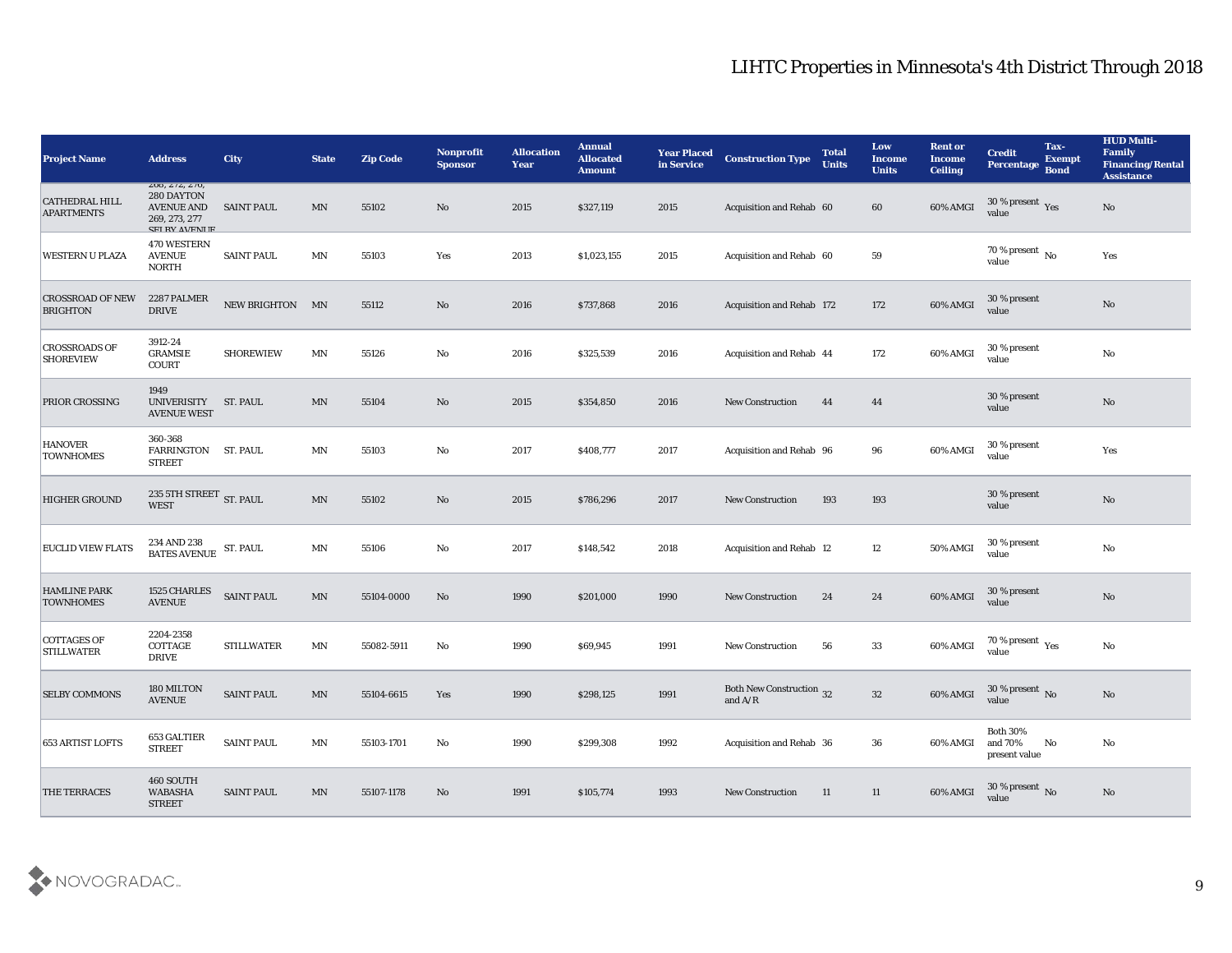| <b>Project Name</b>                        | <b>Address</b>                                  | <b>City</b>       | <b>State</b>            | <b>Zip Code</b> | Nonprofit<br><b>Sponsor</b> | <b>Allocation</b><br><b>Year</b> | <b>Annual</b><br><b>Allocated</b><br><b>Amount</b> | <b>Year Placed</b><br>in Service | <b>Construction Type</b>              | <b>Total</b><br><b>Units</b> | Low<br><b>Income</b><br><b>Units</b> | <b>Rent or</b><br><b>Income</b><br><b>Ceiling</b> | <b>Credit</b><br>Percentage Bond            | Tax-<br><b>Exempt</b> | <b>HUD Multi-</b><br>Family<br><b>Financing/Rental</b><br><b>Assistance</b> |
|--------------------------------------------|-------------------------------------------------|-------------------|-------------------------|-----------------|-----------------------------|----------------------------------|----------------------------------------------------|----------------------------------|---------------------------------------|------------------------------|--------------------------------------|---------------------------------------------------|---------------------------------------------|-----------------------|-----------------------------------------------------------------------------|
| <b>ASHWOOD PONDS</b><br><b>APARTMENTS</b>  | 6725 ASHWOOD WOODBURY<br><b>ROAD</b>            |                   | MN                      | 55125-2259      | No                          | 1994                             | \$167,562                                          | 1996                             | <b>New Construction</b>               | 36                           | 35                                   | 60% AMGI                                          | 30 % present $\,$ No $\,$<br>value          |                       | No                                                                          |
| <b>CENTRAL TOWERS</b>                      | 20 E EXCHANGE SAINT PAUL<br><b>ST</b>           |                   | MN                      | 55101-5200      | Yes                         | 1996                             | \$675,586                                          | 1996                             | Not Indicated                         | 197                          | 193                                  | 60% AMGI                                          | <b>Both 30%</b><br>and 70%<br>present value | No                    | Yes                                                                         |
| <b>RAMSEY HILL</b><br><b>APARTMENTS</b>    | 478 MARSHALL SAINT PAUL<br><b>AVENUE</b>        |                   | MN                      | 55102-0000      | No                          | 1995                             | \$396,114                                          | 1996                             | Not Indicated                         | 54                           | 54                                   | 60% AMGI                                          | 30 % present<br>value                       |                       | $\mathbf{N}\mathbf{o}$                                                      |
| <b>ST.CROIX VILLAGE</b>                    | 1620-A<br><b>ORLEANS</b><br><b>STREET</b>       | <b>STILLWATER</b> | MN                      | 55082-0000      | No                          | 1995                             | \$139,581                                          | 1996                             | <b>New Construction</b>               | 20                           | 20                                   | 60% AMGI                                          | $30\,\%$ present $\,$ No value              |                       | No                                                                          |
| <b>OAKDALE TERRACE</b><br><b>TOWNHOMES</b> | 1247 GENTRY<br><b>AVENUE</b><br><b>NORTH</b>    | <b>OAKDALE</b>    | MN                      | 55128-5757      | No                          | 1995                             | \$114,654                                          | 1997                             | <b>New Construction</b>               | 17                           | 17                                   | 60% AMGI                                          | 30 % present $\,$ No $\,$<br>value          |                       | $\mathbf{N}\mathbf{o}$                                                      |
| <b>BLUFF PARK HOMES</b>                    | 328 CESAR<br><b>CHAVEZ</b><br><b>STREET</b>     | <b>SAINT PAUL</b> | MN                      | 55107-2351      | No                          | 1997                             | \$672,351                                          | 1998                             | Both New Construction 73<br>and $A/R$ |                              | 73                                   | 60% AMGI                                          | <b>Both 30%</b><br>and 70%<br>present value | No                    | No.                                                                         |
| <b>WOODLAND</b><br><b>TOWNHOMES</b>        | 951 WOODLAND $\,$ MAHTOMEDI<br><b>DRIVE</b>     |                   | MN                      | 55115-1479      | No                          | 1996                             | \$250,000                                          | 1998                             | <b>New Construction</b>               | 30                           | 30                                   | 60% AMGI                                          | $30\,\%$ present $\,$ No value              |                       | No                                                                          |
| <b>CATHEDRAL HILL</b><br><b>HOMES</b>      | 280 DAYTON<br><b>AVENUE</b>                     | <b>SAINT PAUL</b> | MN                      | 55102-4325      | No                          | 1998                             | \$327,119                                          | 1999                             | Acquisition and Rehab 60              |                              | 60                                   | 60% AMGI                                          | <b>Both 30%</b><br>and 70%<br>present value | Yes                   | Yes                                                                         |
| <b>COMMUNITY PLAZA</b>                     | 709 CENTRAL<br><b>AVENUE WEST</b>               | <b>SAINT PAUL</b> | MN                      | 55104-4821      | No                          | 1999                             | \$186,760                                          | 2000                             | Acquisition and Rehab 40              |                              | 40                                   | 60% AMGI                                          | <b>Both 30%</b><br>and 70%<br>present value | No                    | Yes                                                                         |
| <b>SKYLINE TOWER</b>                       | 1247 ST<br><b>ANTHONY</b><br><b>AVENUE</b>      | <b>SAINT PAUL</b> | MN                      | 55104-4126      | No                          | 2000                             | \$1,223,850                                        | 2000                             | Acquisition and Rehab 504             |                              | 504                                  | 60% AMGI                                          | $70\,\%$ present $\,$ Yes value             |                       | Yes                                                                         |
| <b>COMMUNITY PLAZA</b>                     | <b>709 CENTRAL</b><br><b>AVENUE WEST</b>        | <b>ST PAUL</b>    | MN                      | 55104-4821      | No                          | 1999                             | \$186,760                                          | 2000                             | Acquisition and Rehab 40              |                              | 40                                   | 60% AMGI                                          | <b>Both 30%</b><br>and 70%<br>present value |                       | Yes                                                                         |
| <b>LONG LAKE VILLAS</b>                    | 2725 SADDLE<br>COURT                            | <b>STILLWATER</b> | MN                      | 55082-7061      | $\rm\thinspace No$          | 2000                             | \$250,000                                          | 2001                             | New Construction                      | 50                           | 29                                   | 60% AMGI                                          | $30\,\%$ present $\,$ No value              |                       | $\rm\thinspace No$                                                          |
| <b>IDAHO RIDGE</b><br><b>TOWNHOMES</b>     | 1611 EDGEMONT $_{\rm SAINT\ PAUL}$<br><b>ST</b> |                   | $\mathbf{M} \mathbf{N}$ | 55130-4631      | $\rm\thinspace No$          | 2000                             | \$176,926                                          | 2001                             | Acquisition and Rehab 16              |                              | ${\bf 16}$                           | 60% AMGI                                          | 30 % present $\,$ No $\,$<br>value          |                       | $\mathbf {No}$                                                              |

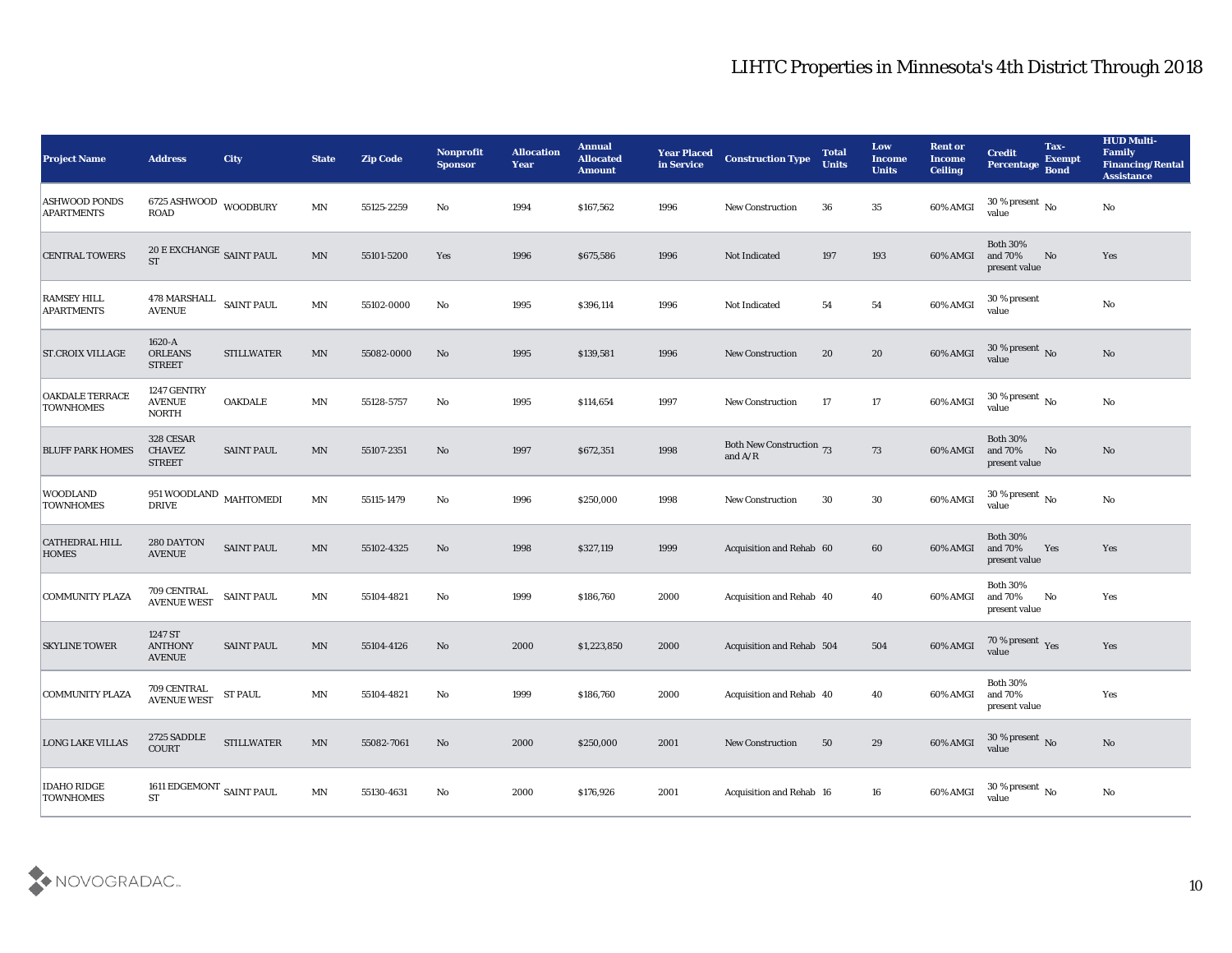| <b>Project Name</b>                                      | <b>Address</b>                                     | City              | <b>State</b>               | <b>Zip Code</b> | Nonprofit<br><b>Sponsor</b> | <b>Allocation</b><br><b>Year</b> | <b>Annual</b><br><b>Allocated</b><br><b>Amount</b> | <b>Year Placed</b><br>in Service | <b>Construction Type</b>                                                          | <b>Total</b><br><b>Units</b> | Low<br><b>Income</b><br><b>Units</b> | <b>Rent or</b><br><b>Income</b><br>Ceiling | <b>Credit</b><br>Percentage Bond        | Tax-<br><b>Exempt</b> | <b>HUD Multi-</b><br>Family<br><b>Financing/Rental</b><br><b>Assistance</b> |
|----------------------------------------------------------|----------------------------------------------------|-------------------|----------------------------|-----------------|-----------------------------|----------------------------------|----------------------------------------------------|----------------------------------|-----------------------------------------------------------------------------------|------------------------------|--------------------------------------|--------------------------------------------|-----------------------------------------|-----------------------|-----------------------------------------------------------------------------|
| <b>RIVERTOWN</b><br><b>COMMONS</b>                       | 175 CHARLES<br><b>AVENUE</b>                       | <b>SAINT PAUL</b> | MN                         | 55103-2051      | No                          | 2001                             | \$148,266                                          | 2001                             | <b>Acquisition and Rehab 139</b>                                                  |                              | 139                                  | 60% AMGI                                   | $70\,\%$ present $\,\mathrm{Yes}$ value |                       | Yes                                                                         |
| <b>SIBLEY PARK</b><br><b>APARTMENTS</b>                  | <b>211 EAST</b><br><b>SEVENTH</b><br><b>STREET</b> | <b>SAINT PAUL</b> | MN                         | 55101-3391      | No                          | 2000                             | \$569,889                                          | 2002                             | <b>New Construction</b>                                                           | 114                          | 50                                   | 60% AMGI                                   | $30\,\%$ present $\,$ No value          |                       | $\mathbf{N}\mathbf{o}$                                                      |
| <b>ROSE HILL</b><br><b>NEIGHBORHOOD</b>                  | 1150 BARCLAY<br><b>STREET</b>                      | <b>SAINT PAUL</b> | MN                         | 55106-7135      | No                          | 2002                             | \$395,930                                          | 2002                             | <b>Acquisition and Rehab 77</b>                                                   |                              | 56                                   | 60% AMGI                                   | $30\,\%$ present $\,$ No value          |                       | No                                                                          |
| <b>808 BERRY PLACE</b><br><b>APARTMENTS</b>              | 808 BERRY<br><b>STREET</b>                         | <b>SAINT PAUL</b> | MN                         | 55114-1072      | No                          | 2002                             | \$324,454                                          | 2003                             | <b>New Construction</b>                                                           | 267                          | 81                                   | 50% AMGI                                   | $70\,\%$ present $\,\mathrm{Yes}$ value |                       | Yes                                                                         |
| <b>SIBLEY COURT</b><br><b>APARTMENTS</b>                 | 484<br>TEMPERANCE SAINT PAUL<br><b>STREET</b>      |                   | MN                         | 55101-3391      | No                          | 2002                             | \$567,660                                          | 2003                             | <b>New Construction</b>                                                           | 122                          | 52                                   | 60% AMGI                                   | $30\,\%$ present $\,$ No value          |                       | $\mathbf{N}\mathbf{o}$                                                      |
| <b>HISTORIC BLUFF</b><br><b>LANDINGS</b>                 | 207 BATES<br><b>AVENUE</b>                         | <b>SAINT PAUL</b> | MN                         | 55106-5550      | No                          | 2002                             | \$316,021                                          | 2003                             | <b>New Construction</b>                                                           | 16                           | 16                                   | 50% AMGI                                   | $30\,\%$ present $\,$ No $\,$<br>value  |                       | No                                                                          |
| <b>OSCEOLA PARK</b><br><b>APARTMENTS</b>                 | 260 OSCEOLA<br><b>STREET</b>                       | <b>SAINT PAUL</b> | MN                         | 55102-3296      | No                          | 2002                             | \$355,032                                          | 2003                             | <b>New Construction</b>                                                           | 89                           | 89                                   | 60% AMGI                                   | $70\%$ present $\gamma_{\rm es}$        |                       | $\mathbf{N}\mathbf{o}$                                                      |
| <b>STRAUS LOFTS</b>                                      | 350 SIBLEY<br><b>STREET</b>                        | <b>SAINT PAUL</b> | MN                         | 55101-2363      | No                          | 2002                             | \$175,186                                          | 2003                             | Acquisition and Rehab 49                                                          |                              | 34                                   | 60% AMGI                                   | 70 % present $_{\rm Yes}$<br>value      |                       | Yes                                                                         |
| <b>CRESTVIEW</b><br><b>COMMUNITY</b><br><b>EXPANSION</b> | 1145<br>WESTMINSTER SAINT PAUL<br><b>STREET</b>    |                   | MN                         | 55130-3659      | Yes                         | 2003                             | \$278,201                                          | 2004                             | Both New Construction 44<br>and $\ensuremath{\mathrm{A}}/\ensuremath{\mathrm{R}}$ |                              | 44                                   | 60% AMGI                                   | $30\,\%$ present $\,$ No value          |                       | No                                                                          |
| <b>ARBOR POINTE</b><br><b>APARTMENTS</b>                 | $635$ MARYLAND $\;$ SAINT PAUL AVENUE WEST         |                   | MN                         | 55117-4164      | No                          | 2003                             | \$216,656                                          | 2004                             | <b>New Construction</b>                                                           | 47                           | 47                                   | 60% AMGI                                   | $70\,\%$ present $\,$ Yes value         |                       | $\rm\thinspace No$                                                          |
| <b>BARCLAY TERRACE</b>                                   | 1088 BARCLAY<br><b>STREET</b>                      | <b>SAINT PAUL</b> | MN                         | 55106-3538      | No                          | 2003                             | \$441,949                                          | 2004                             | <b>Acquisition and Rehab 77</b>                                                   |                              | 56                                   | 60% AMGI                                   | 30 % present No<br>value                |                       | No                                                                          |
| <b>JOSEPH'S POINTE AT</b><br><b>UPPERLANDING</b>         | 200 WILKIN<br><b>STREET</b>                        | <b>SAINT PAUL</b> | $\mathop{\rm MN}\nolimits$ | 55102-4428      | $\mathbf {No}$              | 2003                             | \$515,280                                          | 2004                             | New Construction                                                                  | 90                           | $90\,$                               | 60% AMGI                                   | $70\,\%$ present $\,$ Yes value         |                       |                                                                             |
| <b>SELBY GROTTO</b><br><b>APARTMENTS</b>                 | 755 SELBY<br><b>AVENUE</b>                         | <b>SAINT PAUL</b> | MN                         | 55104-7643      | No                          | 2003                             | \$143,819                                          | 2004                             | <b>New Construction</b>                                                           | 40                           | 34                                   | 60% AMGI                                   | $70\,\%$ present $\,$ Yes value         |                       | No                                                                          |

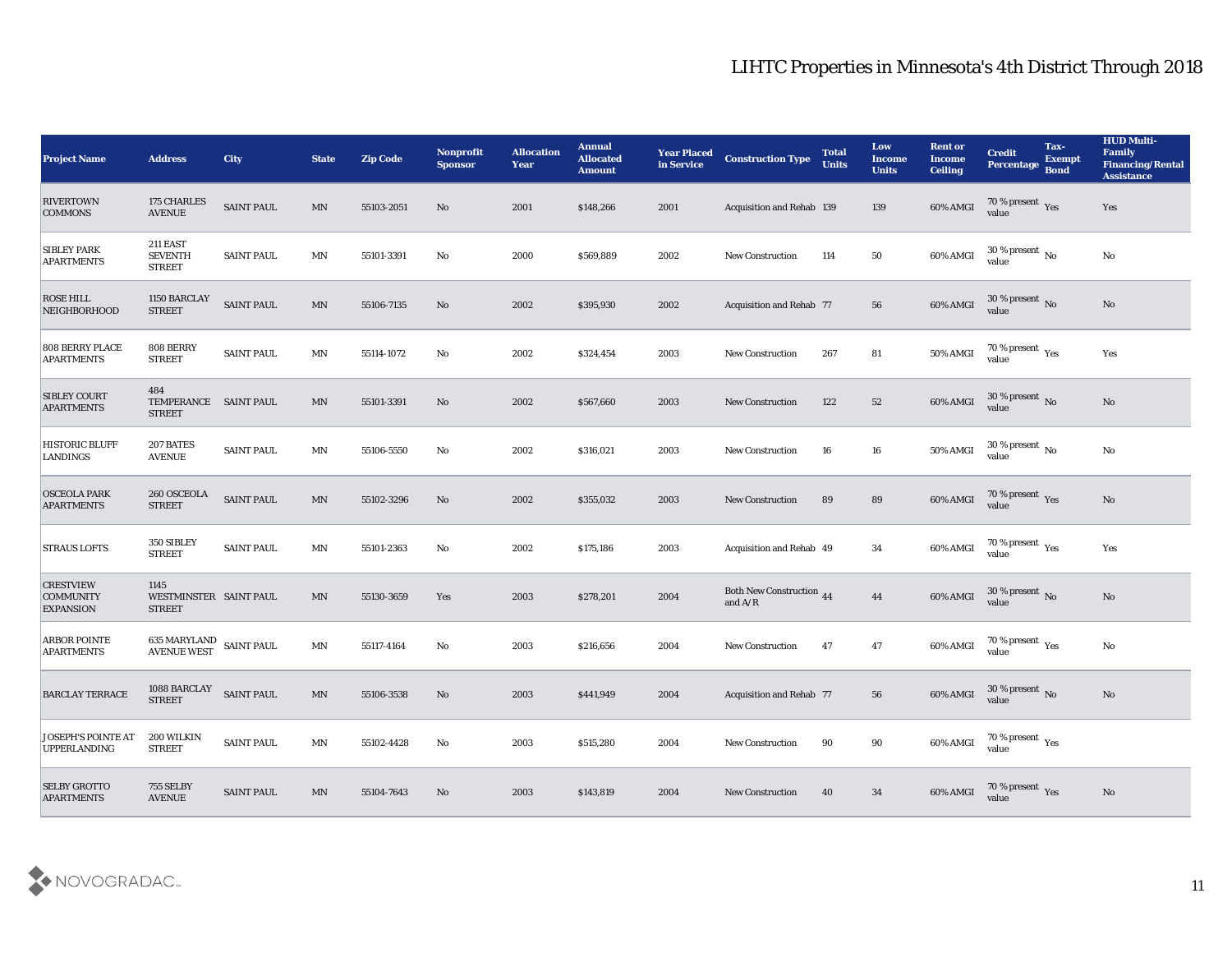| <b>Project Name</b>                          | <b>Address</b>                                  | City              | <b>State</b>             | <b>Zip Code</b> | Nonprofit<br><b>Sponsor</b> | <b>Allocation</b><br><b>Year</b> | <b>Annual</b><br><b>Allocated</b><br><b>Amount</b> | <b>Year Placed</b><br>in Service | <b>Construction Type</b>                                                                 | <b>Total</b><br><b>Units</b> | Low<br><b>Income</b><br><b>Units</b> | <b>Rent or</b><br><b>Income</b><br><b>Ceiling</b> | <b>Credit</b><br>Percentage Bond        | Tax-<br><b>Exempt</b> | <b>HUD Multi-</b><br>Family<br><b>Financing/Rental</b><br><b>Assistance</b> |
|----------------------------------------------|-------------------------------------------------|-------------------|--------------------------|-----------------|-----------------------------|----------------------------------|----------------------------------------------------|----------------------------------|------------------------------------------------------------------------------------------|------------------------------|--------------------------------------|---------------------------------------------------|-----------------------------------------|-----------------------|-----------------------------------------------------------------------------|
| <b>VISITATION PLACE</b>                      | 1034 LAFOND<br>$\operatorname{\textbf{AVENUE}}$ | <b>SAINT PAUL</b> | MN                       | 55104-3105      | Yes                         | 2003                             | \$289,770                                          | 2004                             | <b>New Construction</b>                                                                  | 16                           | 16                                   | 60% AMGI                                          | 30 % present $\,$ No $\,$<br>value      |                       | No                                                                          |
| <b>LYONS COURT</b><br><b>APARTMENTS</b>      | 510 SIBLEY<br><b>STREET</b>                     | <b>SAINT PAUL</b> | MN                       | 55101-2363      | No                          | 2006                             | \$255,283                                          | 2005                             | <b>New Construction</b>                                                                  | 60                           | 60                                   | 60% AMGI                                          | $70\,\%$ present $\,\mathrm{Yes}$ value |                       | No                                                                          |
| PARKWAY GARDENS                              | 1145 HUDSON<br><b>ROAD</b>                      | <b>ST PAUL</b>    | MN                       | 55106           | No                          | 2004                             | \$593,209                                          | 2005                             | <b>New Construction</b>                                                                  | 159                          | 159                                  |                                                   | 30 % present $_{\rm Yes}$<br>value      |                       | No                                                                          |
| <b>AMES GREEN</b>                            | 1144 BARCLAY<br><b>STREET</b>                   | <b>SAINT PAUL</b> | MN                       | 55106-2808      | No                          | 2004                             | \$712,523                                          | 2005                             | <b>Both New Construction</b> 55<br>and $\ensuremath{\mathrm{A}}/\ensuremath{\mathrm{R}}$ |                              | 47                                   | 60% AMGI                                          | 30 % present<br>value                   |                       | No                                                                          |
| <b>GRAHAM PLACE</b>                          | 1745 GRAHAM<br><b>AVENUE</b>                    | <b>SAINT PAUL</b> | MN                       | 55116-3282      | $\mathbf{No}$               | 2003                             | \$758,245                                          | 2005                             | <b>New Construction</b>                                                                  | 121                          | $121\,$                              | 60% AMGI                                          | $70\,\%$ present $\,$ Yes value         |                       | No                                                                          |
| <b>HAZELWOOD</b><br><b>APARTMENTS</b>        | 1515 MAGNOLIA SAINT PAUL<br><b>AVENUE</b>       |                   | MN                       | 55106-3598      | No                          | 2005                             | \$737,150                                          | 2005                             | Acquisition and Rehab 99                                                                 |                              | 81                                   | 60% AMGI                                          | $30\,\%$ present $\,$ No value          |                       | No                                                                          |
| <b>PARKWAY GARDENS</b>                       | 1145 HUDSON<br><b>ROAD</b>                      | <b>SAINT PAUL</b> | MN                       | 55106-3346      | No                          | 2004                             | \$593,209                                          | 2005                             | <b>New Construction</b>                                                                  | 160                          | 159                                  | 60% AMGI                                          | $70\,\%$ present $\,\mathrm{Yes}$ value |                       |                                                                             |
| <b>RIVERCROSSING</b>                         | 1725 GRAHAM<br><b>AVENUE</b>                    | SAINT PAUL        | MN                       | 55116-3274      | No                          | 2003                             | \$335,221                                          | 2005                             | <b>New Construction</b>                                                                  | 325                          | 82                                   | 50% AMGI                                          | $70\,\%$ present $\,$ Yes value         |                       | No                                                                          |
| <b>CRANE ORDWAY</b>                          | 281 EAST 5TH<br><b>ST</b>                       | <b>SAINT PAUL</b> | MN                       | 55101-0000      | Yes                         | 2004                             | \$615,869                                          | 2006                             | <b>New Construction</b>                                                                  | 70                           | 70                                   | 60% AMGI                                          | $30\,\%$ present $\,$ No value          |                       | No                                                                          |
| PHALEN SENIOR<br><b>LOFTS</b>                | 635 PHALEN<br><b>BOULEVARD</b>                  | <b>SAINT PAUL</b> | MN                       | 55130-5306      | No                          | 2005                             | \$367,992                                          | 2006                             | <b>New Construction</b>                                                                  | 73                           | 73                                   | 60% AMGI                                          | $70\,\%$ present $\,$ Yes value         |                       | No                                                                          |
| <b>CARLETON PLACE</b><br><b>LOFTS</b>        | 2285<br><b>UNIVERSITY</b><br><b>AVENUE WEST</b> | <b>SAINT PAUL</b> | MN                       | 55114-1635      | No                          | 2005                             | \$2,127,354                                        | 2006                             | <b>New Construction</b>                                                                  | 169                          | 168                                  | 60% AMGI                                          | 70 % present $_{\rm Yes}$<br>value      |                       | No                                                                          |
| <b>UNIVERSITY DALE</b><br><b>APARTMENTS</b>  | <b>627 AURORA</b><br><b>AVENUE WEST</b>         | SAINT PAUL        | $\ensuremath{\text{MN}}$ | 55104-4209      | $\rm \bf No$                | 2005                             | \$535,483                                          | 2006                             | New Construction                                                                         | 98                           | 80                                   | 60% AMGI                                          | $70\,\%$ present $\,$ Yes value         |                       | Yes                                                                         |
| <b>JEREMIAH SAINT</b><br><b>PAUL PROJECT</b> | 932<br>CONCORDIA<br><b>AVENUE</b>               | <b>SAINT PAUL</b> | MN                       | 55104-5442      | $\mathbf{N}\mathbf{o}$      | 2006                             | \$863,276                                          | 2007                             | New Construction                                                                         | 39                           | ${\bf 38}$                           | 60% AMGI                                          | 30 % present $\,$ No $\,$<br>value      |                       | $\mathbf {No}$                                                              |

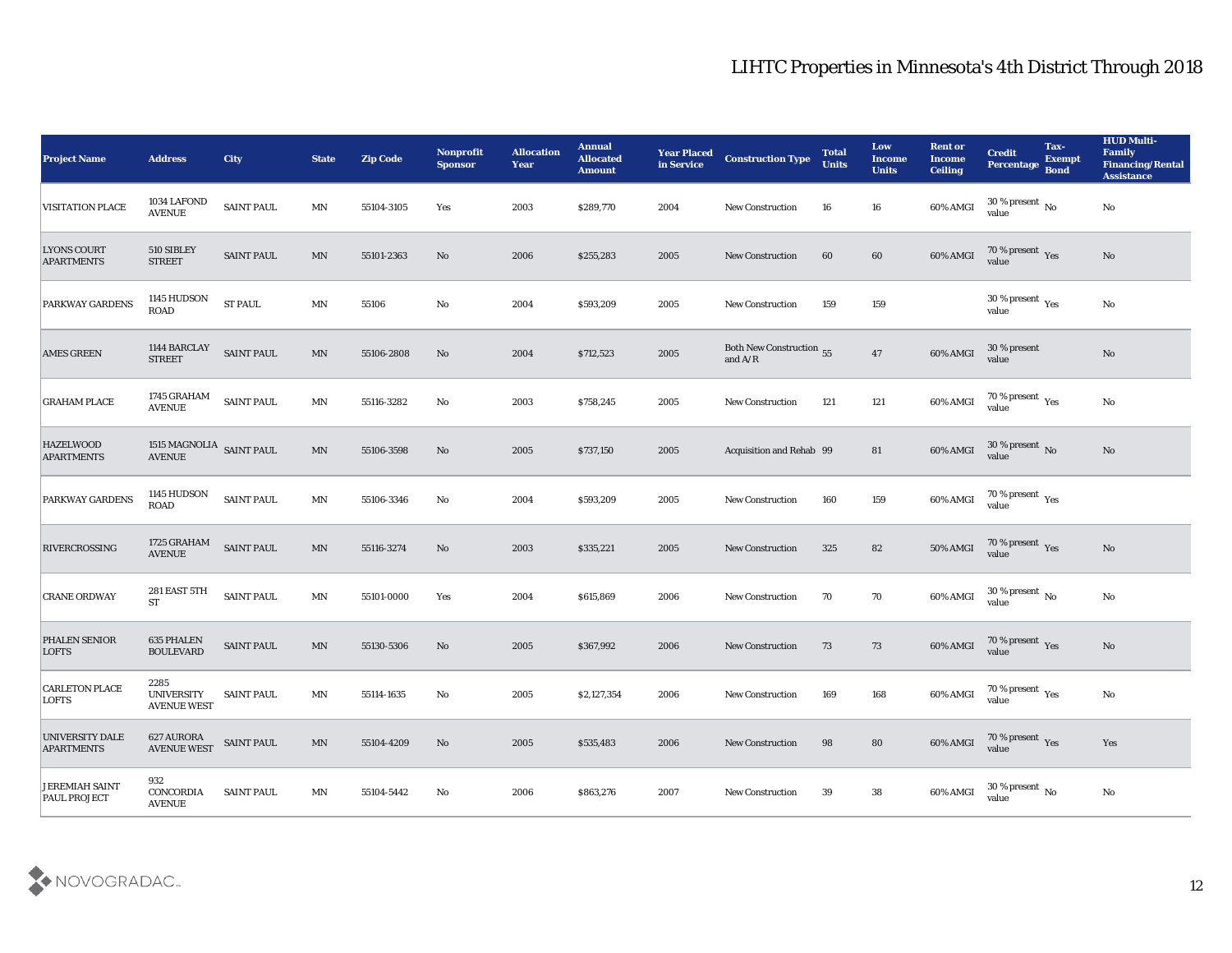| <b>Project Name</b>                                                  | <b>Address</b>                                  | <b>City</b>       | <b>State</b> | <b>Zip Code</b> | Nonprofit<br><b>Sponsor</b> | <b>Allocation</b><br><b>Year</b> | <b>Annual</b><br><b>Allocated</b><br><b>Amount</b> | <b>Year Placed</b><br>in Service | <b>Construction Type</b>                  | <b>Total</b><br><b>Units</b> | Low<br><b>Income</b><br><b>Units</b> | <b>Rent or</b><br><b>Income</b><br>Ceiling | <b>Credit</b><br>Percentage Bond            | Tax-<br><b>Exempt</b> | <b>HUD Multi-</b><br>Family<br><b>Financing/Rental</b><br><b>Assistance</b> |
|----------------------------------------------------------------------|-------------------------------------------------|-------------------|--------------|-----------------|-----------------------------|----------------------------------|----------------------------------------------------|----------------------------------|-------------------------------------------|------------------------------|--------------------------------------|--------------------------------------------|---------------------------------------------|-----------------------|-----------------------------------------------------------------------------|
| <b>TORRE WESTMINSTER</b><br><b>VISTA</b>                             | 1374<br>WESTMINSTER SAINT PAUL<br><b>STREET</b> |                   | MN           | 55130-3367      | No                          | 2006                             | \$504,817                                          | 2007                             | Acquisition and Rehab 289                 |                              | 289                                  | 60% AMGI                                   | $\frac{70\%}{\text{value}}$ No              |                       | Yes                                                                         |
| <b>COTTAGES OF ASPEN</b>                                             | 1745 GRANADA<br><b>AVENUE</b><br><b>NORTH</b>   | <b>OAKDALE</b>    | MN           | 55128-0000      | No                          | 2007                             | \$340,042                                          | 2008                             | Not Indicated                             | 114                          | 113                                  | 60% AMGI                                   | $70\,\%$ present $\,$ Yes value             |                       | No                                                                          |
| THE COMMERCE BUILD $_{\rm STREF}^{8\rm\;EAST\;4TH}$                  |                                                 | <b>SAINT PAUL</b> | MN           | 55101-1000      | No                          | 2007                             | \$349,604                                          | 2008                             | <b>Acquisition and Rehab</b>              | 55                           |                                      | 55 60% AMGI                                | 70 % present Yes<br>value                   |                       | No                                                                          |
| WINNIPEG APARTMENT 850 RICE                                          |                                                 | <b>SAINT PAUL</b> | MN           | 55117-5480      | No                          | 2007                             | \$483,020                                          | 2008                             | <b>New Construction</b>                   | 56                           | 56                                   | 60% AMGI                                   | 70 % present $\gamma_{\rm es}$<br>value     |                       | No                                                                          |
| THE POINTE AT RIVER (STREET                                          |                                                 | <b>SAINT PAUL</b> | MN           | 55116-2278      | No                          | 2007                             | \$123,733                                          | 2009                             | <b>New Construction</b>                   | 133                          | 29                                   | 50% AMGI                                   | $70\,\%$ present $\,$ Yes value             |                       | $\mathbf{N}\mathbf{o}$                                                      |
| GRANADA LAKES TOWN $\frac{3915}{WAY}$ N                              |                                                 | <b>OAKDALE</b>    | MN           | 55128-3034      | No                          | 2009                             | \$757,304                                          | 2010                             | Acquisition and Rehab 68                  |                              | 68                                   | 60% AMGI                                   | <b>Both 30%</b><br>and 70%<br>present value | No                    | No                                                                          |
| <b>MINNESOTA VISTAS</b>                                              | 46 EAST<br><b>FOURTH</b><br><b>STREET</b>       | <b>SAINT PAUL</b> | MN           | 55101-1121      | No                          | 2010                             | \$297,833                                          | 2010                             | Acquisition and Rehab 60                  |                              | 60                                   | 60% AMGI                                   | $30\,\%$ present $\,\mathrm{Yes}$ value     |                       | No                                                                          |
| <b>MINNESOTA PLACE</b>                                               | 46 EAST<br><b>FOURTH</b><br><b>STREET</b>       | <b>SAINT PAUL</b> | MN           | 55101-1121      | Yes                         | 2008                             | \$942,000                                          | 2010                             | <b>New Construction</b>                   | 77                           | 77                                   | 60% AMGI                                   | 70 % present $\,$ No $\,$<br>value          |                       | $\mathbf{N}\mathbf{o}$                                                      |
| <b>CYPRESS SENIOR</b><br><b>LIVING AT RED OAK</b><br><b>PRESERVE</b> | 4994 HAMLET<br><b>AVENUE</b><br><b>NORTH</b>    | <b>OAKDALE</b>    | MN           | 55128-2608      | No                          | 2009                             | \$167,000                                          | 2011                             | <b>New Construction</b>                   | 39                           | 39                                   | 60% AMGI                                   | $70\,\%$ present $\,$ Yes value             |                       | No                                                                          |
| <b>COMMERCE</b><br><b>APARTMENTS PHASE</b><br>IІ                     | 8 EAST 4TH<br><b>STREET</b>                     | <b>SAINT PAUL</b> | MN           | 55101-1000      | No                          | 2010                             | \$595,778                                          | 2011                             | Acquisition and Rehab 45                  |                              | 45                                   | 60% AMGI                                   | <b>Both 30%</b><br>and 70%<br>present value | Yes                   | No                                                                          |
| NORTHERN<br><b>WAREHOUSE</b>                                         | 308 PRINCE<br><b>STREET</b>                     | <b>SAINT PAUL</b> | MN           | 55101-1476      | No                          | 2011                             | \$243,545                                          | 2011                             | Not Indicated                             | 52                           | 52                                   | 60% AMGI                                   | 70 % present Yes<br>value                   |                       | No                                                                          |
| <b>RENAISSANCE BOX</b>                                               | 200 E 10TH<br><b>STREET</b>                     | SAINT PAUL        | MN           | 55101-2312      | Yes                         | 2009                             | \$757,447                                          | 2011                             | <b>New Construction</b>                   | 70                           | 70                                   | 60% AMGI                                   | $30\,\%$ present $\,$ No value              |                       | $\mathbf {No}$                                                              |
| <b>EAST SIDE COMMONS</b>                                             | 868 BRADLEY<br>ST <sub>N</sub>                  | <b>SAINT PAUL</b> | MN           | 55101-4193      | Yes                         | 2010                             | \$867,468                                          | 2012                             | Both New Construction 51<br>and $\rm A/R$ |                              | 51                                   | 60% AMGI                                   | <b>Both 30%</b><br>and 70%<br>present value | Yes                   | $\mathbf{N}\mathbf{o}$                                                      |

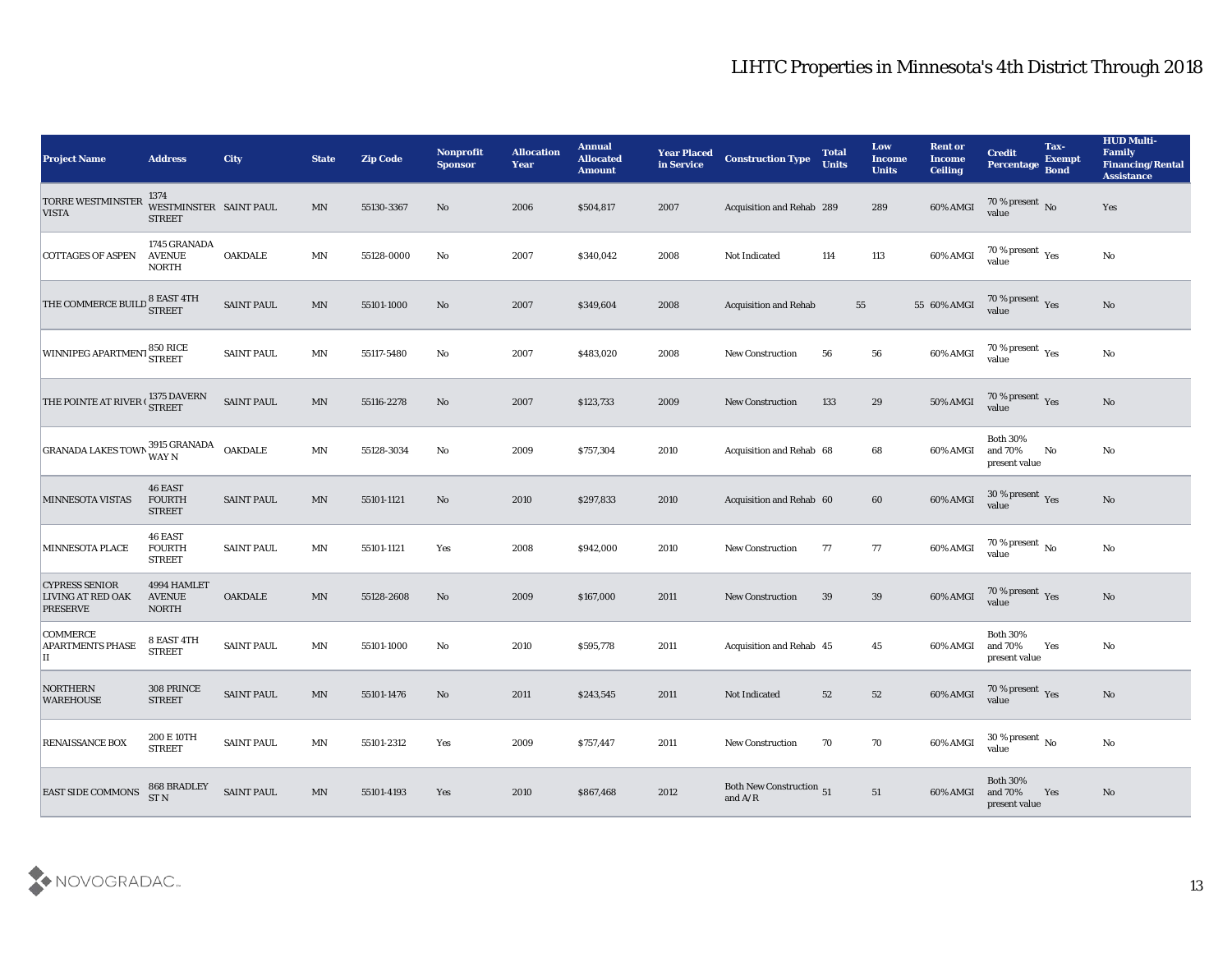| <b>Project Name</b>                             | <b>Address</b>                                  | City              | <b>State</b>             | <b>Zip Code</b> | Nonprofit<br><b>Sponsor</b> | <b>Allocation</b><br><b>Year</b> | <b>Annual</b><br><b>Allocated</b><br><b>Amount</b> | <b>Year Placed</b><br>in Service | <b>Construction Type</b>         | <b>Total</b><br><b>Units</b> | Low<br><b>Income</b><br><b>Units</b> | <b>Rent or</b><br><b>Income</b><br><b>Ceiling</b> | <b>Credit</b><br>Percentage Bond                     | Tax-<br><b>Exempt</b> | <b>HUD Multi-</b><br><b>Family</b><br><b>Financing/Rental</b><br><b>Assistance</b> |
|-------------------------------------------------|-------------------------------------------------|-------------------|--------------------------|-----------------|-----------------------------|----------------------------------|----------------------------------------------------|----------------------------------|----------------------------------|------------------------------|--------------------------------------|---------------------------------------------------|------------------------------------------------------|-----------------------|------------------------------------------------------------------------------------|
| <b>FORT ROAD FLATS</b>                          | 2242 WEST 7TH SAINT PAUL<br><b>STREET</b>       |                   | MN                       | 55116-3308      | Yes                         | 2011                             | \$1,029,280                                        | 2012                             | <b>New Construction</b>          | 44                           | 44                                   | 60% AMGI                                          | $30\,\%$ present $\,$ No $\,$<br>value               |                       | No                                                                                 |
| <b>ROLLING HILLS</b><br><b>APARTMENTS</b>       | 1332<br><b>MISSISSIPPI</b><br><b>STREET</b>     | <b>SAINT PAUL</b> | MN                       | 55130-3310      | No                          | 2013                             | \$1,019,320                                        | 2013                             | Not Indicated                    | 108                          | 108                                  | 60% AMGI                                          | <b>Both 30%</b><br>and 70%<br>present value          | No                    | No                                                                                 |
| <b>SCHMIDT ARTIST</b><br><b>LOFTS</b>           | 900 WEST 7TH<br><b>STREET</b>                   | <b>ST PAUL</b>    | MN                       | 55102           | No                          | 2012                             | \$3,437,667                                        | 2013                             | <b>New Construction</b>          | 260                          | 260                                  | 60% AMGI                                          | 30 % present $\rm\thinspace\gamma_{\rm es}$<br>value |                       | No                                                                                 |
| <b>ST ALBAN'S PARK</b>                          | 665 SELBY<br><b>AVENUE</b>                      | <b>SAINT PAUL</b> | MN                       | 55104-6615      | Yes                         | 2012                             | \$989,035                                          | 2013                             | <b>Acquisition and Rehab 74</b>  |                              | 74                                   | 60% AMGI                                          | <b>Both 30%</b><br>and 70%<br>present value          | No                    | Yes                                                                                |
| <b>LEWIS PARK</b><br><b>APARTMENTS</b>          | 180 WAYZATA<br><b>STREET</b>                    | <b>SAINT PAUL</b> | MN                       | 55117-0000      | No                          | 2013                             | \$478,276                                          | 2014                             | <b>Acquisition and Rehab 103</b> |                              | 102                                  | 60% AMGI                                          | 70 % present $\gamma_{\rm e s}$<br>value             |                       | Yes                                                                                |
| <b>MARYLAND PARK</b><br><b>APARTMENTS</b>       | 1619 MARYLAND SAINT PAUL<br><b>AVENUE</b>       |                   | MN                       | 55106-2974      | No                          | 2014                             | \$700,312                                          | 2014                             | <b>Acquisition and Rehab 172</b> |                              | 172                                  | $60\%$ AMGI                                       | 70 % present Yes<br>value                            |                       | Yes                                                                                |
| <b>HAMLINE STATION</b><br>FAMILY                | 1305<br><b>UNIVERSITY</b><br><b>AVENUE WEST</b> | ST. PAUL          | MN                       | 55104           | Yes                         | 2014                             | \$1,090,707                                        | 2015                             | <b>New Construction</b>          | 51                           | 51                                   | $50\%$ AMGI                                       | $70\,\%$ present $\,$ No value                       |                       | No                                                                                 |
| <b>LONNIE ADKINS</b><br><b>COURT APARTMENTS</b> | 425 ST<br><b>ANTHONY</b><br><b>AVENUE</b>       | <b>SAINT PAUL</b> | MN                       | 55103-2207      | No                          | 2015                             | \$441,568                                          | 2015                             | Acquisition and Rehab 79         |                              | 78                                   | 60% AMGI                                          | 70 % present Yes<br>value                            |                       | No                                                                                 |
| <b>CAMBRIC</b><br><b>APARTMENTS</b>             | 720 EAST 7TH<br><b>STREET</b>                   | ST. PAUL          | MN                       | 55106           | No                          | 2015                             | \$1,026,582                                        | 2016                             | <b>New Construction</b>          | 113                          | 113                                  | $60\%$ AMGI                                       | 30 % present $\rm\thinspace\gamma_{\rm es}$<br>value |                       | Yes                                                                                |
| <b>CENTURY NORTH</b><br><b>APARTMENTS</b>       | 4131 GENEVA<br><b>AVENUE</b><br><b>NORTH</b>    | <b>OAKDALE</b>    | MN                       | 55128-2822      | No                          | 2016                             | \$717,840                                          | 2016                             | <b>Acquisition and Rehab 177</b> |                              | 177                                  | 60% AMGI                                          | 70 % present Yes<br>value                            |                       | Yes                                                                                |
| <b>HAMLINE STATION</b><br><b>WEST</b>           | 1309<br><b>UNIVERSITY</b><br><b>AVENUE WEST</b> | <b>SAINT PAUL</b> | MΝ                       | 55104-4241      | No                          | 2014                             | \$354,655                                          | 2016                             | <b>New Construction</b>          | 57                           | 57                                   | 60% AMGI                                          | 70 % present $_{\rm Yes}$<br>value                   |                       | No                                                                                 |
| 2700 UNIVERSITY<br><b>APARTMENTS</b>            | 2700<br><b>UNIVERSITY</b><br><b>AVENUE W</b>    | <b>SAINT PAUL</b> | $\ensuremath{\text{MN}}$ | 55114-1754      | $\rm\thinspace No$          | 2015                             | \$491,806                                          | 2016                             | New Construction                 | 50                           | $50\,$                               | <b>50% AMGI</b>                                   | 70 % present<br>value                                |                       | $\rm \bf No$                                                                       |
| <b>GREEN TWIG VILLAS</b>                        | <b>13865 UPPER</b><br>58TH STREETQ HEIGHTS      | <b>OAK PARK</b>   | MN                       | 55082           | $\rm\thinspace No$          | 2015                             | \$330,057                                          | 2016                             | <b>New Construction</b>          | 62                           | 62                                   | 60% AMGI                                          | 30 % present<br>value                                |                       | $\mathbf {No}$                                                                     |